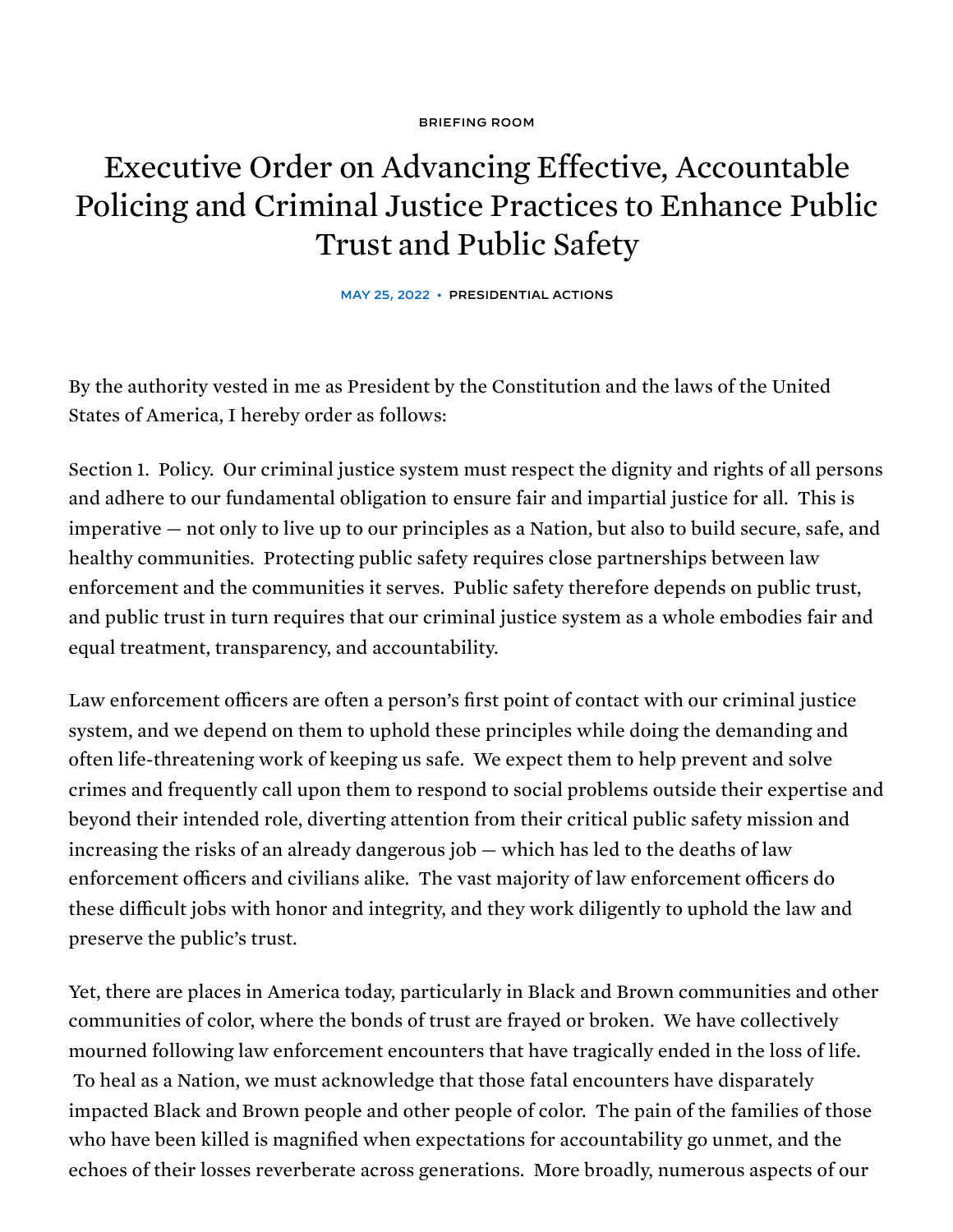criminal justice system are still shaped by race or ethnicity. It is time that we acknowledge the legacy of systemic racism in our criminal justice system and work together to eliminate the racial disparities that endure to this day. Doing so serves all Americans.

Through this order, my Administration is taking a critical step in what must be part of a larger effort to strengthen our democracy and advance the principles of equality and dignity. While we can make policing safer and more effective by strengthening trust between law enforcement officers and the communities they serve, we must also reform our broader criminal justice system so that it protects and serves all people equally. To be clear, certain obstacles to lasting reform require legislative solutions. In particular, system-wide change requires funding and support that only the Congress can authorize. But my Administration will use its full authority to take action, including through the implementation of this order, to build and sustain fairness and accountability throughout the criminal justice system.

The need for such action could not be more urgent. Since early 2020, communities around the country have faced rising rates of violent crime, requiring law enforcement engagement at a time when law enforcement agencies are already confronting the challenges of staffing shortages and low morale. Strengthening community trust is more critical now than ever, as a community's cooperation with the police to report crimes and assist investigations is essential for deterring violence and holding perpetrators accountable. Reinforcing the partnership between law enforcement and communities is imperative for combating crime and achieving lasting public safety.

It is therefore the policy of my Administration to increase public trust and enhance public safety and security by encouraging equitable and community-oriented policing. We must commit to new practices in law enforcement recruitment, hiring, promotion, and retention, as well as training, oversight, and accountability. Insufficient resources, including those dedicated to support officer wellness — needed more than ever as officers confront rising crime and the effects of the coronavirus disease 2019 (COVID-19) pandemic — jeopardize the law enforcement community's ability to build and retain a highly qualified and diverse professional workforce. We must work together to ensure that law enforcement agencies have the resources they need as well as the capacity to attract, hire, and retain the best personnel, including resources to institute screening mechanisms to identify unqualified applicants and to support officers in meeting the stresses and challenges of the job. We must also ensure that law enforcement agencies reflect the communities they serve, protect all community members equally, and offer comprehensive training and development opportunities to line officers and supervisors alike.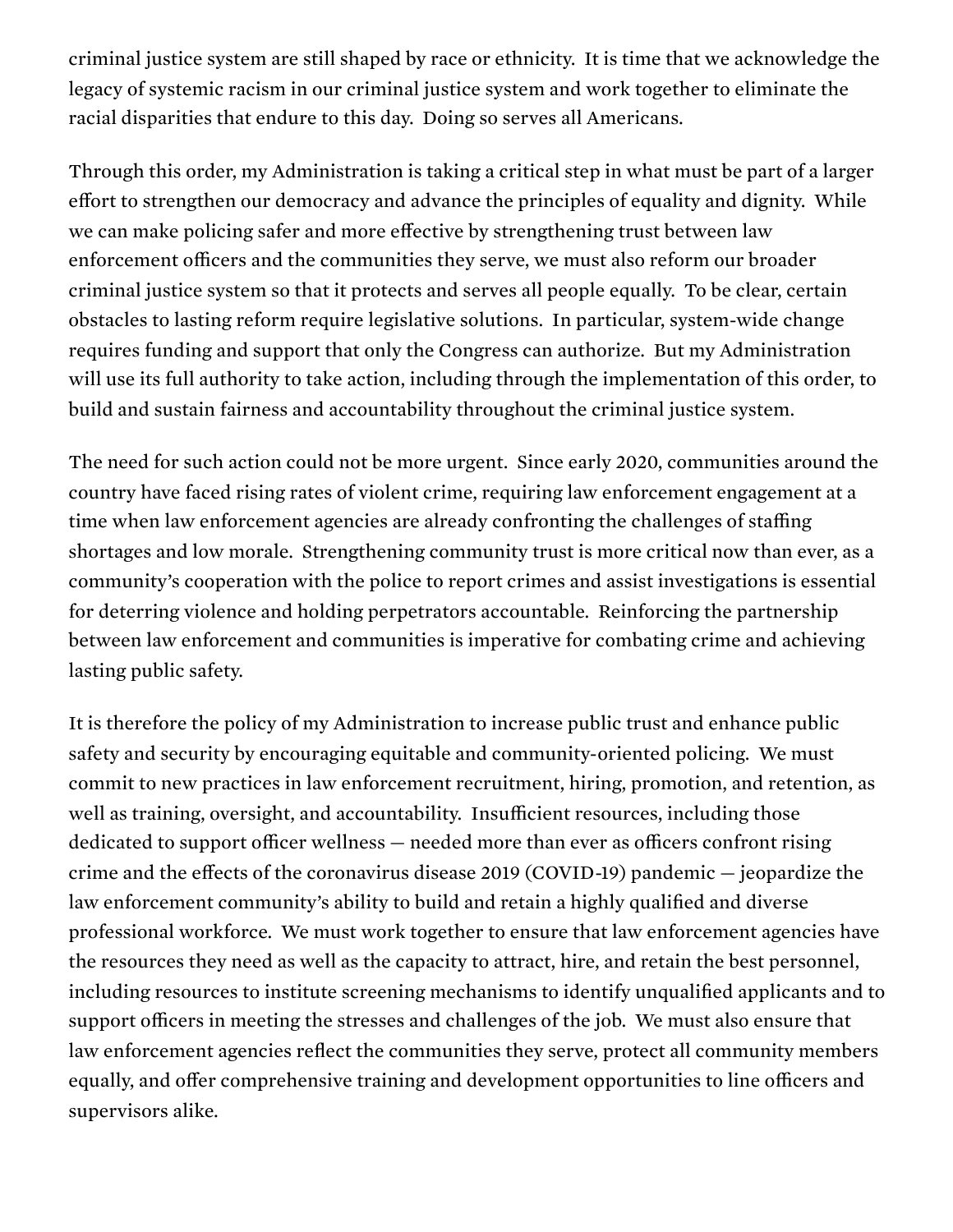Building trust between law enforcement agencies and the communities they are sworn to protect and serve also requires accountability for misconduct and transparency through data collection and public reporting. It requires proactive measures to prevent profiling based on actual or perceived race, ethnicity, national origin, religion, sex (including sexual orientation and gender identity), or disability, including by ensuring that new law enforcement technologies do not exacerbate disparities based on these characteristics. It includes ending discriminatory pretextual stops and offering support for evidence-informed, innovative responses to people with substance use disorders; people with mental health needs; veterans; people with disabilities; vulnerable youth; people who are victims of domestic violence, sexual assault, or trafficking; and people experiencing homelessness or living in poverty. It calls for improving and clarifying standards for police activities such as the execution of search warrants and the use of force.

Many law enforcement agencies across the country — including at the Federal, State, Tribal, local, and territorial level — have already undertaken important efforts to modernize policing and make our broader criminal justice system more effective and more equitable. Their work has inspired many of the provisions of this order. These agencies — and the officers who serve within them — deserve recognition for their leadership and appreciation for setting a standard that others can follow. This order seeks to recognize these key reforms and implement them consistently across Federal law enforcement agencies. Through this order, the Federal Government will also seek to provide State, Tribal, local, and territorial law enforcement agencies with the guidance and support they need to advance their own efforts to strengthen public trust and improve public safety.

It is also the policy of my Administration to ensure that conditions of confinement are safe and humane, and that those who are incarcerated are not subjected to unnecessary or excessive uses of force, are free from prolonged segregation, and have access to quality health care, including substance use disorder care and mental health care. We must provide people who are incarcerated with meaningful opportunities for rehabilitation and the tools and support they need to transition successfully back to society. Individuals who have been involved in the criminal justice system face many barriers in transitioning back into society, including limited access to housing, public benefits, health care, trauma-informed services and support, education, nutrition, employment and occupational licensing, credit, the ballot, and other critical opportunities. Lowering barriers to reentry is essential to reducing recidivism and reducing crime.

Finally, no one should be required to serve an excessive prison sentence. When the Congress passed the First Step Act of 2018 (Public Law 115-391), it sought to relieve people from unfair and unduly harsh sentences, including those driven by harsh mandatory minimums and the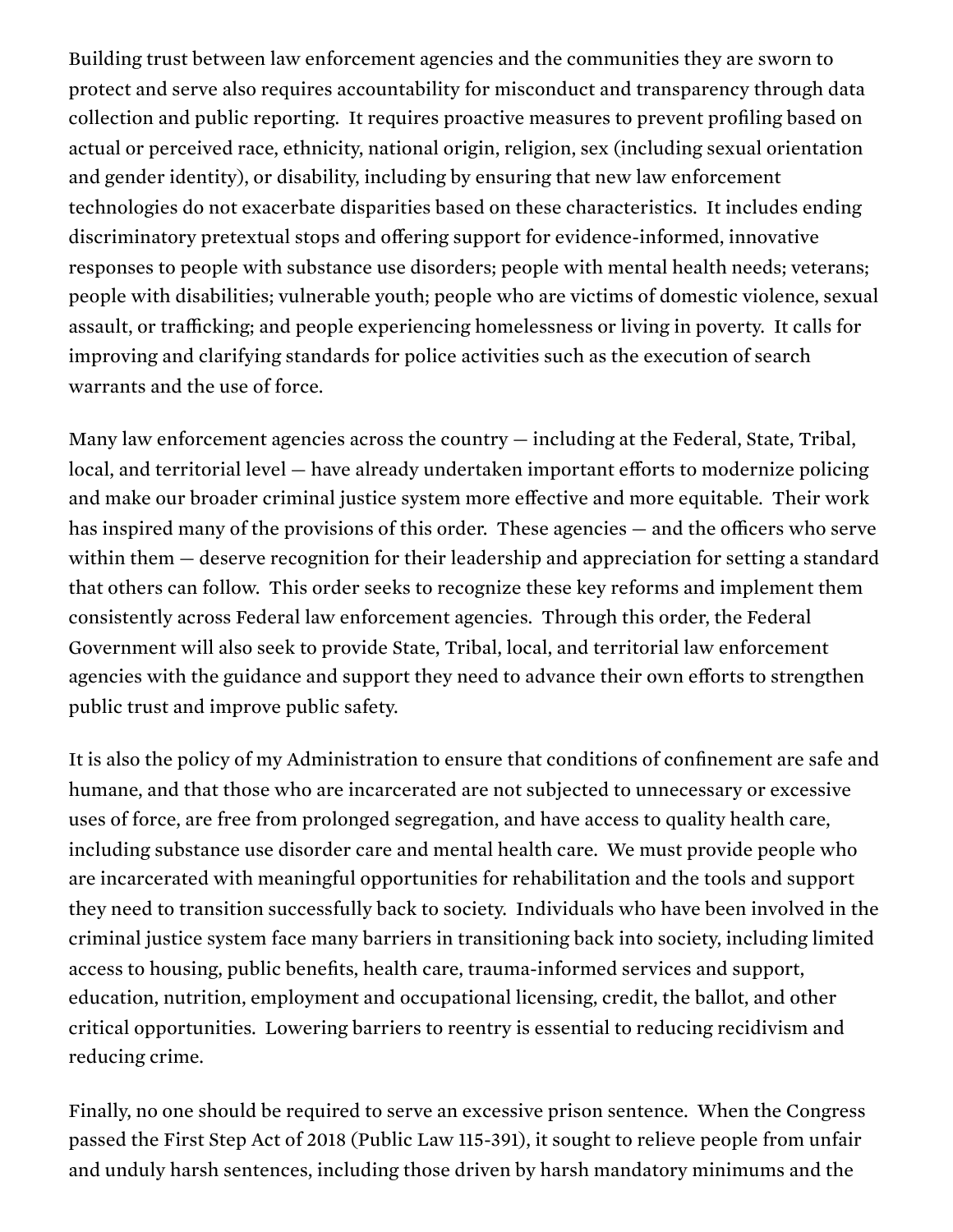unjust sentencing disparity between crack and powder cocaine offenses. My Administration will fully implement the First Step Act, including by supporting sentencing reductions in appropriate cases and by allowing eligible incarcerated people to participate in recidivism reduction programming and earn time credits.

With these measures, together we can strengthen public safety and the bonds of trust between law enforcement and the community and build a criminal justice system that respects the dignity and equality of all in America.

Sec. 2. Sharing of Federal Best Practices with State, Tribal, Local, and Territorial Law Enforcement Agencies to Enhance Accountability. (a) *Independent Investigations of In-Custody Deaths*. The Attorney General shall issue guidance to State, Tribal, local, and territorial law enforcement agencies (LEAs) regarding best practices for conducting independent criminal investigations of deaths in custody that may involve conduct by law enforcement or prison personnel.

(b) *Improving Training for Investigations into Deprivation of Rights Under Color of Law.* The Attorney General shall assess the steps necessary to enhance the Department of Justice's (DOJ's) capacity to investigate law enforcement deprivation of rights under color of law, including through improving and increasing training of Federal law enforcement officers, their supervisors, and Federal prosecutors on how to investigate and prosecute cases involving the deprivation of rights under color of law pursuant to 18 U.S.C. 242. The Attorney General shall also, as appropriate, provide guidance, technical assistance, and training to State, Tribal, local, and territorial investigators and prosecutors on best practices for investigating and prosecuting civil rights violations under applicable law.

(c) *Pattern or Practice Investigations.* The Attorney General shall consider ways in which the DOJ could strengthen communication with State Attorneys General to help identify relevant data, complaints from the public, and other information that may assist the DOJ's investigations of patterns or practices of misconduct by law enforcement officers, including prosecutors, pursuant to 34 U.S.C. 12601 and other statutes. The Attorney General shall also develop training and technical assistance for State, local, and territorial officials who have similar investigatory authority.

(d) *Ensuring Timely Investigations.* The heads of all Federal LEAs shall assess whether any of their respective agency's policies or procedures cause unwarranted delay in investigations of Federal law enforcement officers for incidents involving the use of deadly force or deaths in custody, including delays in interagency jurisdictional determinations and subject and witness interviews, and shall, without abrogating any collective bargaining obligations, make changes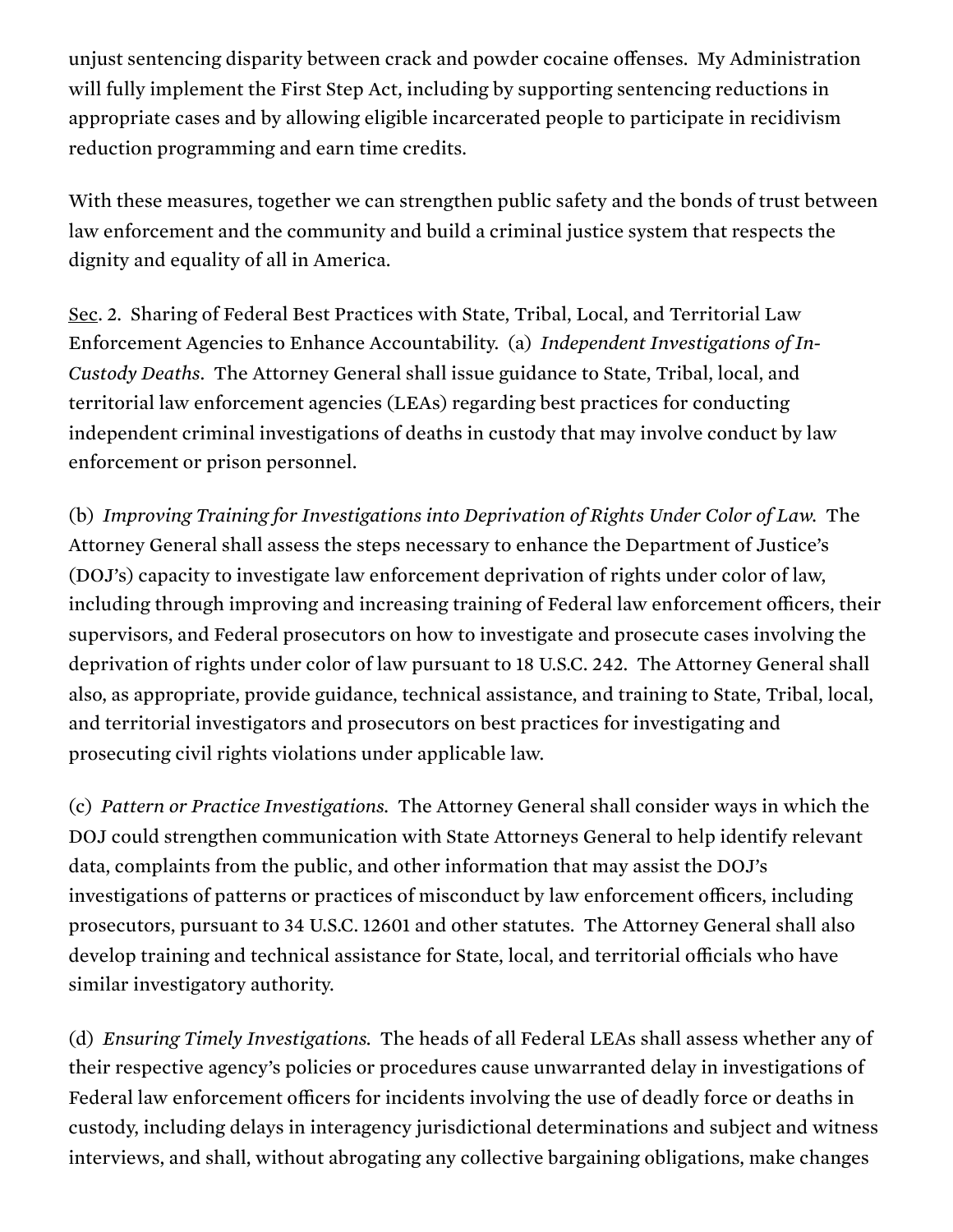as appropriate to ensure the integrity and effectiveness of such investigations. Within 240 days of the date of this order, the Attorney General, the Secretary of Homeland Security, and the heads of other executive departments and agencies (agencies) with law enforcement authority shall report to the President what, if any, changes to their respective policies or practices they have made.

(e) *Ensuring Thorough Investigations*. The Attorney General shall instruct the Federal Bureau of Investigation (FBI) and all United States Attorneys to coordinate closely with the internal oversight bodies of Federal LEAs to ensure that, without abrogating any collective bargaining obligations, for incidents involving the use of deadly force or deaths in custody, initial investigative efforts (including evidence collection and witness interviews) preserve the information required to complete timely administrative investigations as required by the Death in Custody Reporting Act of 2013 (Public Law 113-242) and agency use-of-force guidelines.

(f ) *Ensuring Timely and Consistent Discipline.* The heads of all Federal LEAs shall assess whether any of their respective agency's policies or procedures cause unwarranted delay or inconsistent application of discipline for incidents involving the use of deadly force or deaths in custody, and shall, without abrogating any collective bargaining obligations, make changes as appropriate. Within 240 days of the date of this order, the Attorney General, the Secretary of Homeland Security, and the heads of other Federal LEAs shall report to the President what, if any, changes to their respective policies or practices they have made.

Sec. 3. Strengthening Officer Recruitment, Hiring, Promotion, and Retention Practices. (a) Within 180 days of the date of this order, the Director of the Office of Personnel Management shall convene and chair an interagency working group to strengthen Federal law enforcement recruitment, hiring, promotion, and retention practices, with particular attention to promoting an inclusive, diverse, and expert law enforcement workforce, culminating in an action plan to be published within 365 days of the date of this order. The interagency working group shall consist of the heads of Federal LEAs and shall consult with other stakeholders, such as law enforcement organizations. The interagency working group shall, to the extent possible, coordinate on the development of a set of core policies and best practices to be used across all Federal LEAs regarding recruitment, hiring, promotion, and retention, while also identifying any agency-specific unique recruitment, hiring, promotion, and retention challenges. As part of this process, the interagency working group shall:

(i) assess existing policies and identify and share best practices for recruitment and hiring, including by considering the merits and feasibility of recruiting law enforcement officers who are representative of the communities they are sworn to serve (including recruits who live in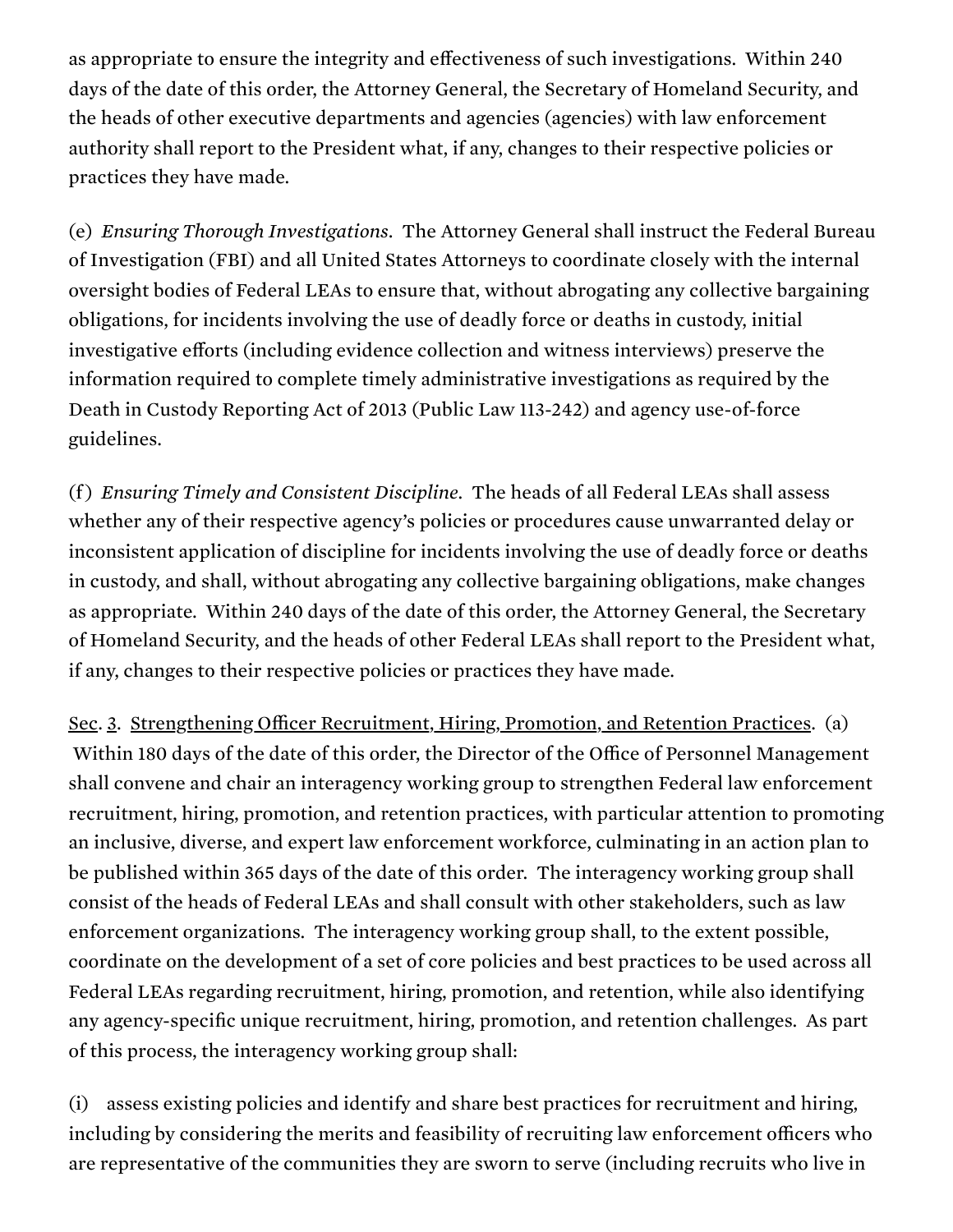or are from these communities) and by considering the recommendations made in the Federal LEAs' strategic plans required under Executive Order 14035 of June 25, 2021 (Diversity, Equity, Inclusion, and Accessibility in the Federal Workforce);

(ii) assess existing policies and identify and share best practices for promotion and retention, including by identifying ways to expand mentorship and leadership development opportunities for law enforcement officers;

(iii) develop best practices for ensuring that performance evaluations and promotion decisions for Federal law enforcement officers include an assessment of the officer's adherence to agency policies, and that performance evaluations and promotion decisions for supervisors include an assessment of the supervisor's effectiveness in addressing misconduct by officers they supervise; and

(iv) develop best practices for conducting background investigations and implementing properly validated selection procedures, including vetting mechanisms and ongoing employment screening, that, consistent with the First Amendment and all applicable laws, help avoid the hiring and retention of law enforcement officers who promote unlawful violence, white supremacy, or other bias against persons based on race, ethnicity, national origin, religion, sex (including sexual orientation and gender identity), or disability.

(b) Within 180 days of the publication of the interagency working group's action plan described in subsection (a) of this section, the heads of Federal LEAs shall update and implement their policies and protocols for recruiting, hiring, promotion, and retention, consistent with the core policies and best practices identified and developed pursuant to subsection (a) of this section. Such policies and protocols shall include mechanisms for Federal LEAs to regularly assess the effectiveness of their recruitment, hiring, promotion, and retention practices in accomplishing the goals of subsection (a) of this section.

(c) The heads of Federal LEAs shall develop and implement protocols for background investigations and screening mechanisms, consistent with the best practices identified and developed pursuant to subsection (a) of this section, for State, Tribal, local, and territorial law enforcement participation in programs or activities over which Federal agencies exercise control, such as joint task forces or international training and technical assistance programs, including programs managed by the Department of State and the Department of Justice.

(d) The Attorney General shall develop guidance regarding best practices for State, Tribal, local, and territorial LEAs seeking to recruit, hire, promote, and retain highly qualified and service-oriented officers. In developing this guidance, the Attorney General shall consult with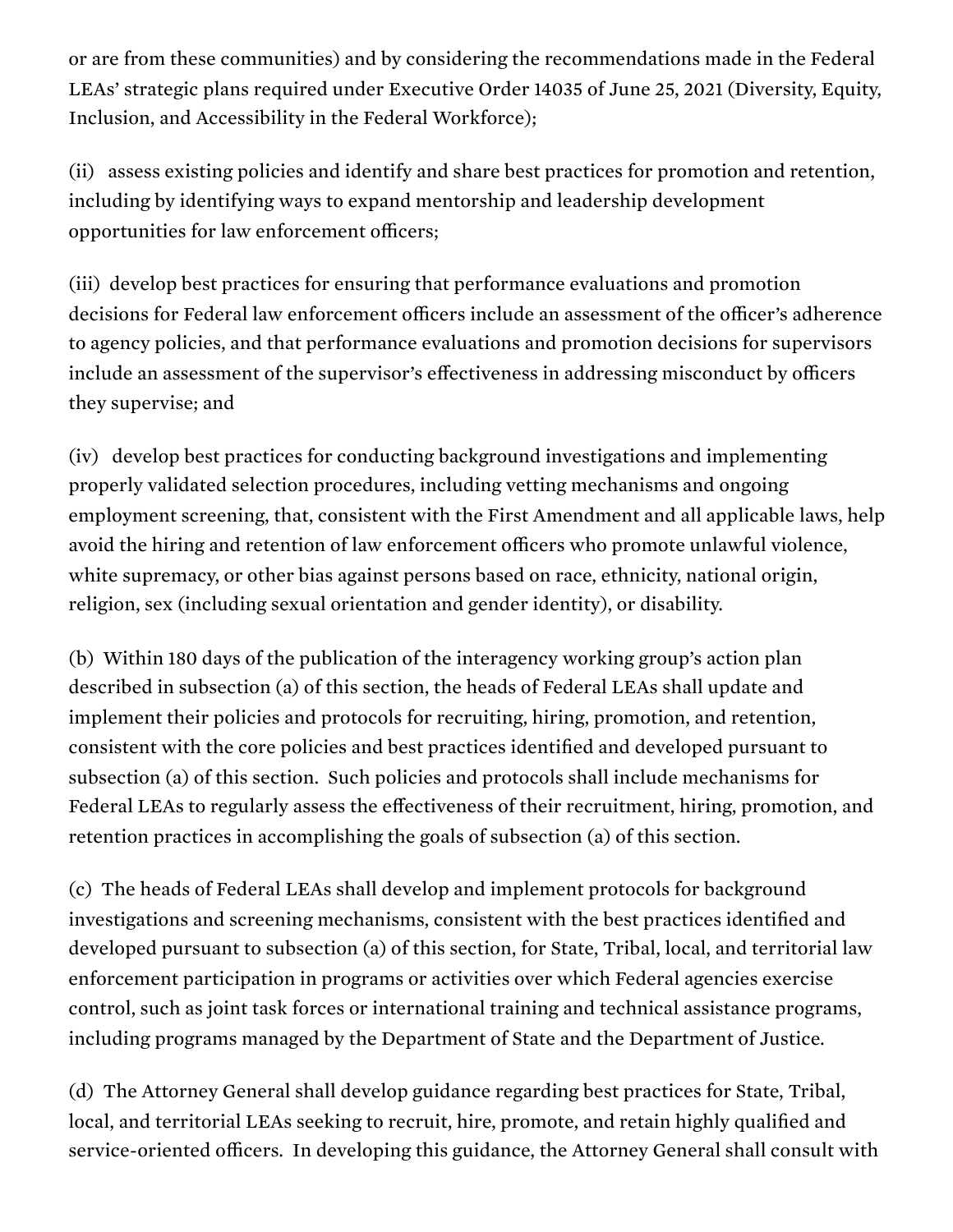State, Tribal, local, and territorial law enforcement, as appropriate, and shall incorporate the best practices identified by the interagency working group established pursuant to subsection (a) of this section.

Sec. 4. Supporting Officer Wellness. (a) Within 180 days of the date of this order, the Attorney General shall, in coordination with the Secretary of Health and Human Services (HHS), develop and publish a report on best practices to address law enforcement officer wellness, including support for officers experiencing substance use disorders, mental health issues, or trauma from their duties. This report shall:

(i) consider the work undertaken already pursuant to the Law Enforcement Mental Health and Wellness Act of 2017 (Public Law 115-113); and

(ii) identify existing and needed resources for supporting law enforcement officer wellness.

(b) Upon publication of these best practices, the Attorney General and the heads of all other Federal LEAs shall assess their own practices and policies for Federal officer wellness and develop and implement changes as appropriate.

(c) The Attorney General shall, in coordination with the Secretary of HHS and in consultation with multidisciplinary experts and stakeholders, including the National Consortium on Preventing Law Enforcement Suicide and other law enforcement organizations, conduct an assessment of current efforts and available evidence on suicide prevention and present to the President within 180 days of the date of this order evidence-informed recommendations regarding the prevention of death by suicide of law enforcement officers. These recommendations shall also identify methods to encourage submission of data from Federal, State, Tribal, local, and territorial LEAs to the FBI's Law Enforcement Suicide Data Collection, in a manner that respects the privacy interests of law enforcement officers and is consistent with applicable law.

Sec. 5. Establishing a National Law Enforcement Accountability Database. (a) The Attorney General shall, within 240 days of the date of this order, establish the National Law Enforcement Accountability Database (Accountability Database) as a centralized repository of official records documenting instances of law enforcement officer misconduct as well as commendations and awards. The Attorney General shall ensure that the establishment and administration of the Accountability Database is consistent with the Privacy Act of 1974 and all other applicable laws, and respects appropriate due process protections for law enforcement officers included in the Accountability Database.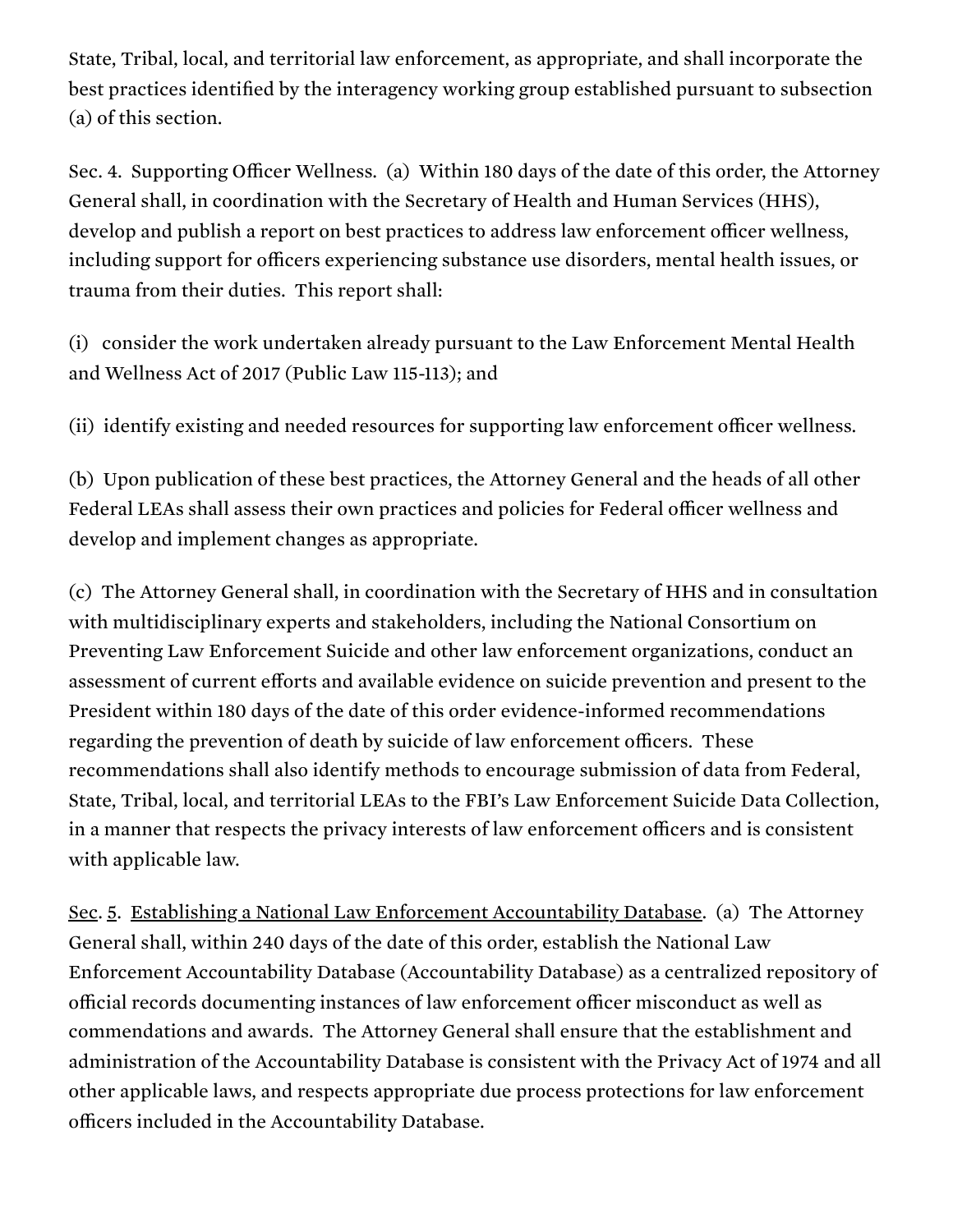(b) The Attorney General, in consultation with the heads of other agencies as appropriate, shall take the following actions with respect to the Accountability Database established pursuant to subsection (a) of this section:

(i) include in the Accountability Database all available information that the Attorney General deems necessary, appropriate, and consistent with law and with considerations of victim confidentiality, concerning misconduct by Federal law enforcement officers relevant to carrying out their official duties;

(ii) include in the Accountability Database, to the maximum extent permitted by law, official records documenting officer misconduct, including, as appropriate: records of criminal convictions; suspension of a law enforcement officer's enforcement authorities, such as decertification; terminations; civil judgments, including amounts (if publicly available), related to official duties; and resignations or retirements while under investigation for serious misconduct or sustained complaints or records of disciplinary action based on findings of serious misconduct;

(iii) include in the Accountability Database records of officer commendations and awards, as the Attorney General deems appropriate; and

(iv) establish appropriate procedures to ensure that the records stored in the Accountability Database are accurate, including by providing officers with sufficient notice and access to their records, as well as a full and fair opportunity to request amendment or removal of any information about themselves from the Accountability Database on the grounds that it is inaccurate or that it is predicated on an official proceeding that lacked appropriate due process protections.

(c) Requirements for the submission of information to the Accountability Database are as follows:

(i) the heads of Federal LEAs shall submit the information determined appropriate for inclusion by the Attorney General under subsection (b) of this section on a quarterly basis, beginning no later than 60 days from the establishment of the Accountability Database; and

(ii) the Attorney General shall encourage State, Tribal, local, and territorial LEAs to contribute to and use the Accountability Database in a manner consistent with subsection (b)(i) of this section and as permitted by law. The Attorney General shall also issue appropriate guidance and technical assistance to further this goal.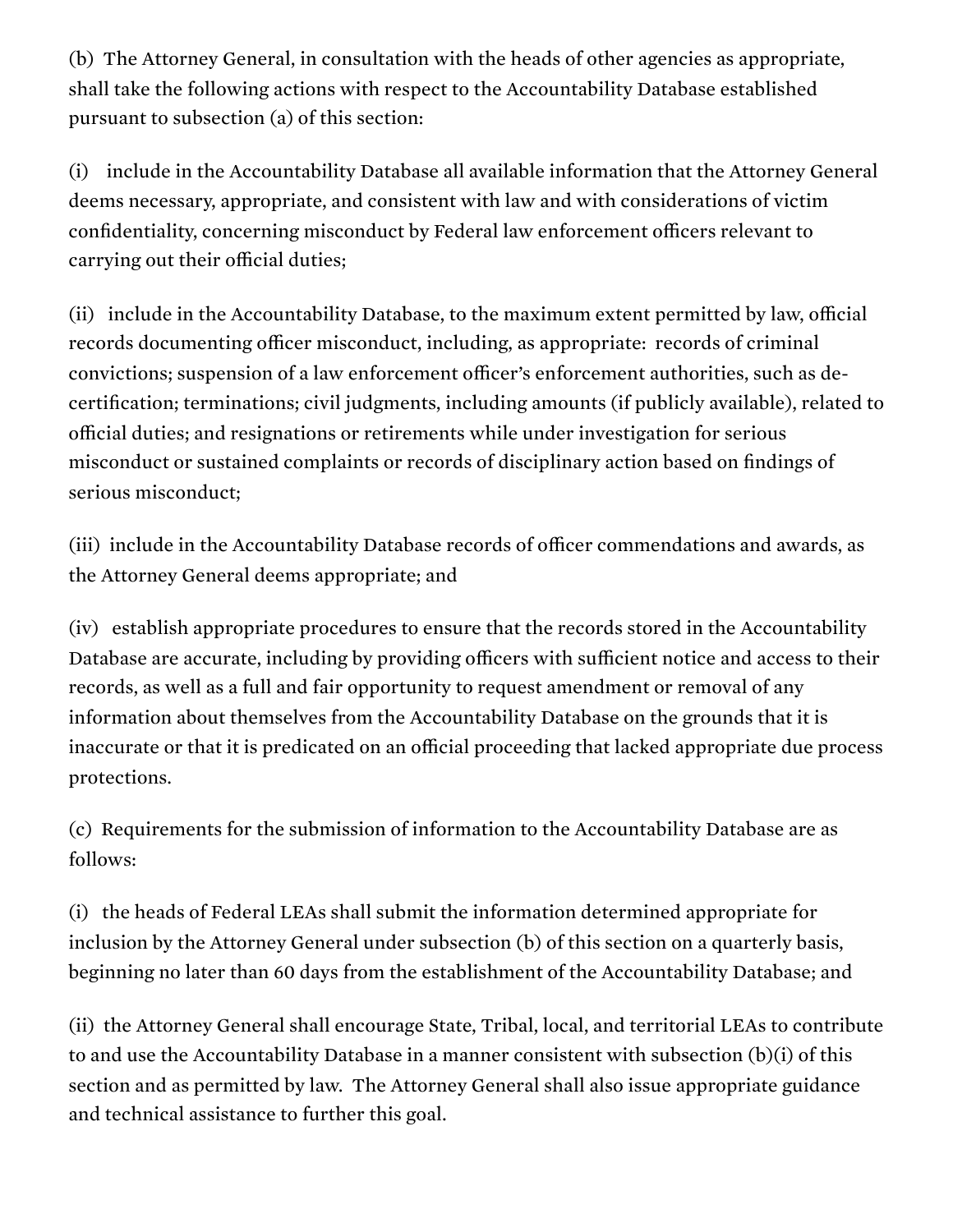(d) In establishing the Accountability Database under subsection (a) of this section, the Attorney General shall:

(i) make use of Federal records from DOJ databases to the maximum extent permitted by law;

(ii) make use of information held by other agencies or entities by entering into agreements with the heads of other agencies or entities, as necessary and appropriate;

(iii) make use of publicly accessible and reliable sources of information, such as court records, as necessary and appropriate; and

(iv) make use of information submitted by State, Tribal, local, and territorial LEAs, as necessary and appropriate.

(e) The heads of Federal LEAs shall ensure that the Accountability Database established pursuant to subsection (a) of this section is used, as appropriate and consistent with applicable law, in the hiring, job assignment, and promotion of law enforcement officers within Federal LEAs, as well as in the screening of State, Tribal, local, and territorial law enforcement officers who participate in programs or activities over which Federal agencies exercise control, such as joint task forces or international training and technical assistance programs, including programs managed by the Department of State and the DOJ.

(f ) The Attorney General shall establish procedures for the submission of employment-related inquiries by Federal, State, Tribal, local, and territorial LEAs, and for the provision, upon such a query, of relevant information to the requestor as appropriate. The Attorney General shall develop guidance and provide technical assistance to encourage State, Tribal, local, and territorial LEAs to integrate use of the Accountability Database established pursuant to subsection (a) of this section into their hiring decisions, consistent with applicable law.

(g) The Attorney General shall ensure that all access to the Accountability Database established pursuant to subsection (a) of this section is consistent with applicable law, and shall also take the following steps related to public access to the Accountability Database:

(i) publish on at least an annual basis public reports that contain anonymized data from the Accountability Database aggregated by law enforcement agency and by any other factor determined appropriate by the Attorney General, in a manner that does not jeopardize law enforcement officer anonymity due to the size of the agency or other factors; and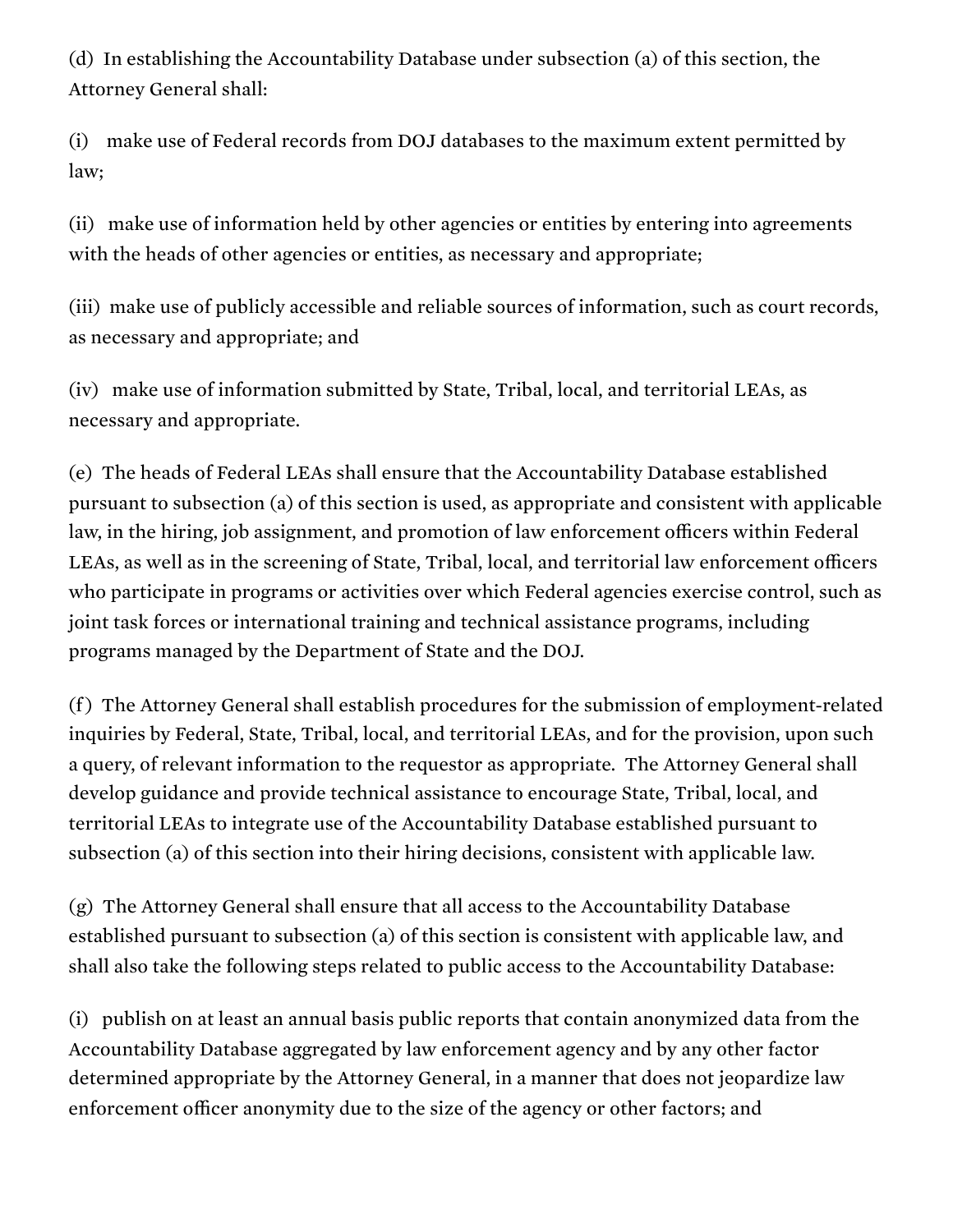(ii) assess the feasibility of what records from the Accountability Database may be accessible to the public and the manner in which any such records may be accessible by the public, taking into account the critical need for public trust, transparency, and accountability, as well as the duty to protect the safety, privacy, and due process rights of law enforcement officers who may be identified in the Accountability Database, including obligations under the Privacy Act of 1974 and any other relevant legal obligations; protection of sensitive law enforcement operations; and victim, witness, and source confidentiality.

(h) The Attorney General shall determine whether additional legislation or appropriation of funds is needed to achieve the full objectives of this section.

Sec. 6. Improving Use-of-Force Data Collection. (a) Within 180 days of the date of this order, the heads of Federal LEAs shall submit data on a monthly basis to the FBI National Use-of-Force Data Collection (Use-of-Force Database), in accordance with the definitions and categories set forth by the FBI. To the extent not already collected, such data shall include either all deaths of a person due to law enforcement use of force (including deaths in custody incident to an official use of force); all serious bodily injuries of a person due to law enforcement use of force; all discharges of a firearm by law enforcement at or in the direction of a person not otherwise resulting in death or serious bodily injury; or, if applicable, a report for each category that no qualifying incidents occurred and:

(i) information about the incident, including date, time, and location; the reason for initial contact; the offenses of which the subject was suspected, if any; the charges filed against the suspect by a prosecutor, if any; and the National Incident-Based Reporting System (NIBRS) record or local incident number of the report;

(ii) information about the subject of the use of force, including demographic data by subcategory to the maximum extent possible; types of force used against the subject; resulting injuries or death; and reason for the use of force, including any threat or resistance from, or weapon possessed by, the subject;

(iii) information about the officers involved, including demographic data by subcategory to the maximum extent possible; years of service in law enforcement and employing agency at the time of the incident; and resulting injuries or death; and

(iv) such other information as the Attorney General deems appropriate.

(b) The Attorney General, in consultation with the United States Chief Technology Officer, shall work with State, Tribal, local, and territorial LEAs to identify the obstacles to their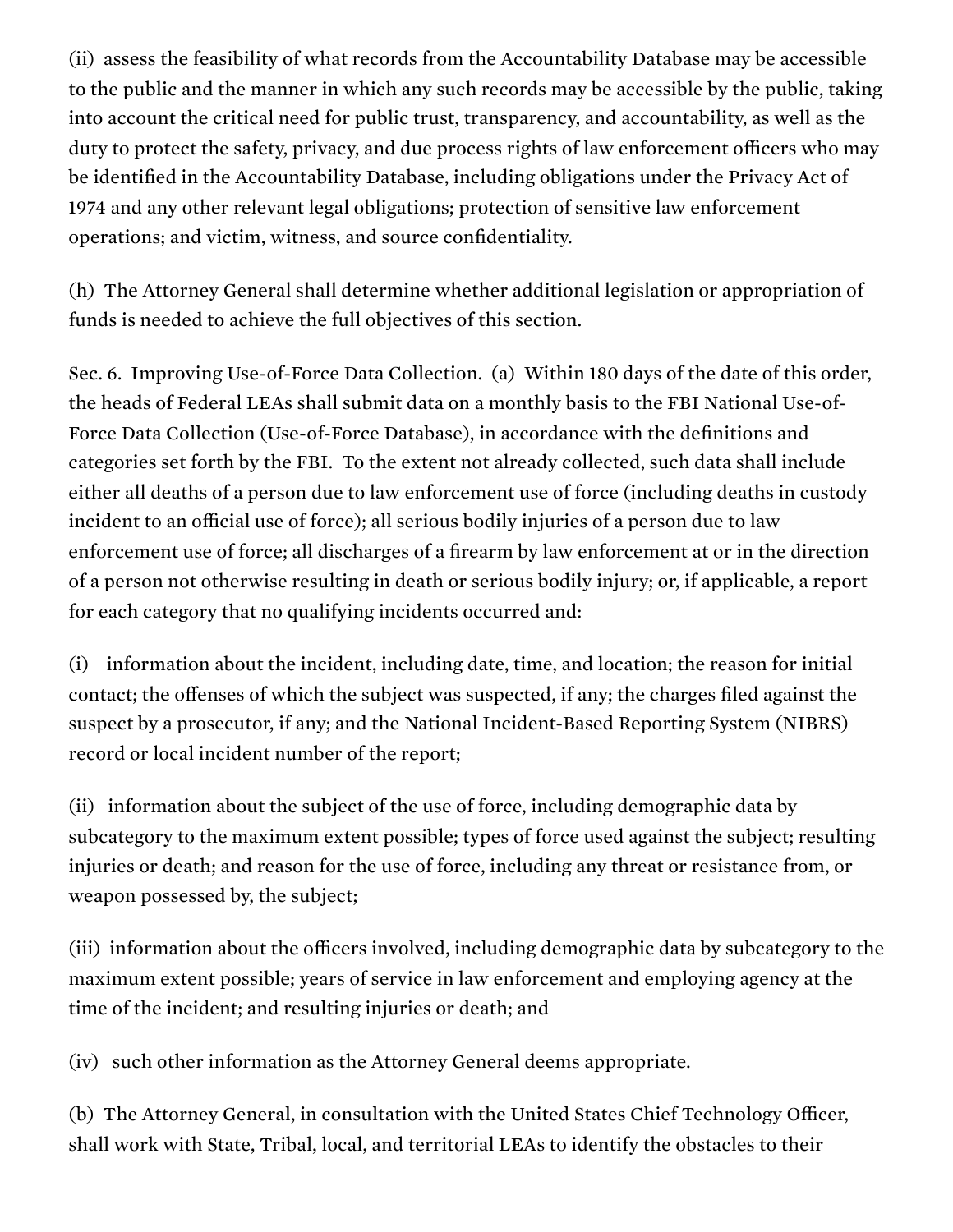participation in the Use-of-Force Database; to reduce the administrative burden of reporting by using existing data collection efforts and improving those LEAs' experience; and to provide training and technical assistance to those LEAs to encourage and facilitate their regular submission of use-of-force information to the Use-of-Force Database.

(c) The Attorney General shall, in a manner that does not reveal the identity of any victim or law enforcement officer, publish quarterly data collected pursuant to subsection (a) of this section and make the data available for research and statistical purposes, in accordance with the standards of data privacy and integrity required by the Office of Management and Budget (OMB).

(d) The Attorney General shall also provide training and technical assistance to encourage State, Tribal, local, and territorial LEAs to submit information to the Law Enforcement Officers Killed and Assaulted Data Collection program of the FBI's Uniform Crime Reporting Program.

(e) The Attorney General shall publish a report within 120 days of the date of this order on the steps the DOJ has taken and plans to take to fully implement the Death in Custody Reporting Act of 2013.

 Sec. 7. Banning Chokeholds and Carotid Restraints. (a) The heads of Federal LEAs shall, as soon as practicable, but no later than 90 days from the date of this order, ensure that their respective agencies issue policies with requirements that are equivalent to, or exceed, the requirements of the policy issued by the DOJ on September 13, 2021, which generally prohibits the use of chokeholds and carotid restraints except where the use of deadly force is authorized by law.

(b) The head of every Federal LEA shall incorporate training consistent with this section.

 Sec. 8. Providing Federal Law Enforcement Officers with Clear Guidance on Use-of-Force Standards. (a) The heads of Federal LEAs shall, as soon as practicable but no later than 90 days from the date of this order, ensure that their respective agencies issue policies with requirements that reflect principles of valuing and preserving human life and that are equivalent to, or exceed, the requirements of the policy issued by the DOJ on May 20, 2022, which establishes standards and obligations for the use of force.

 (b) The heads of Federal LEAs shall, within 365 days of the date of this order, incorporate annual, evidence-informed training for their respective law enforcement officers that is consistent with the DOJ's use-of-force policy; implement early warning systems or other risk management tools that enable supervisors to identify problematic conduct and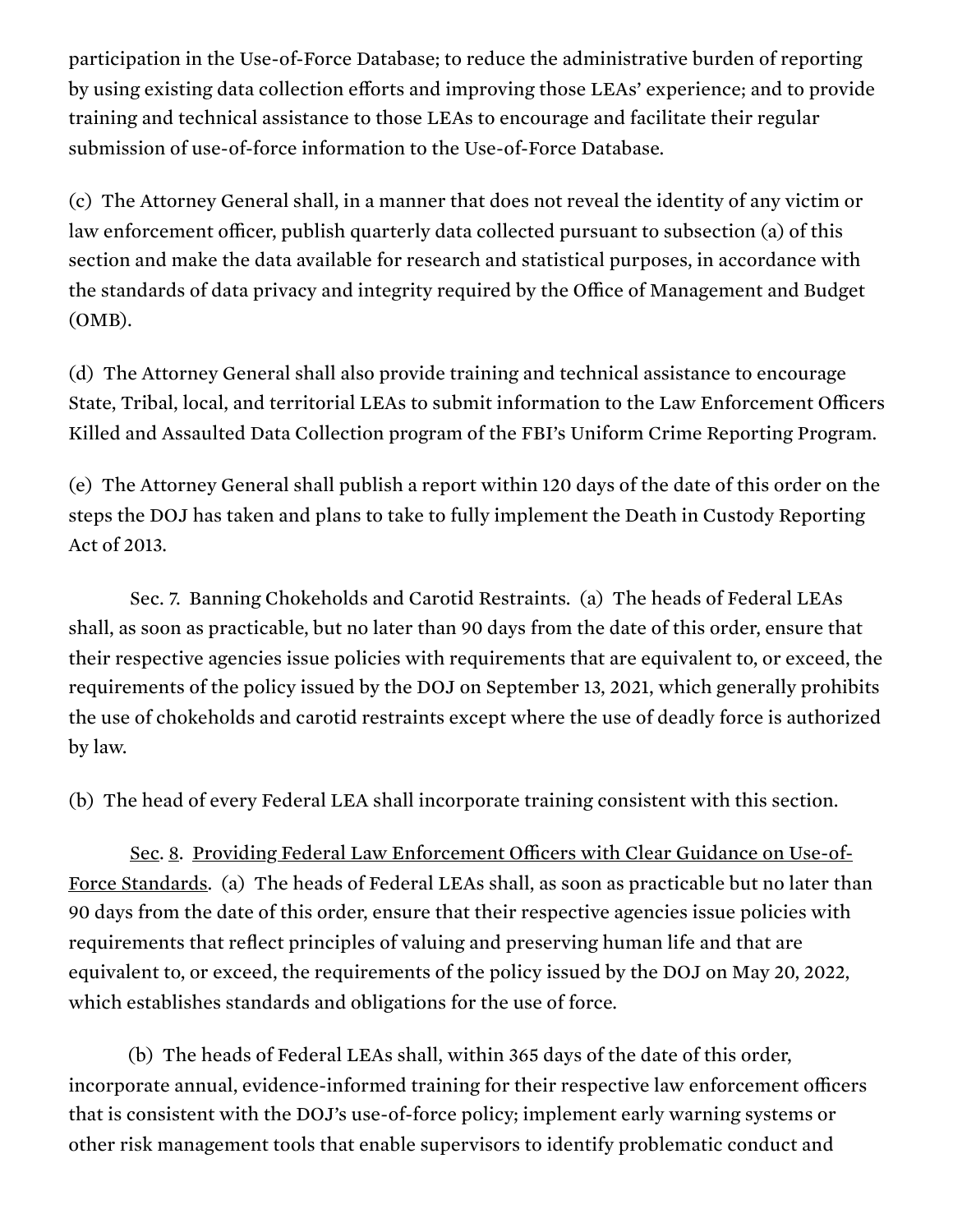appropriate interventions to help prevent avoidable uses of force; and ensure the use of effective mechanisms for holding their law enforcement officers accountable for violating the policies addressed in subsection (a) of this section, consistent with sections  $2(f)$  and  $3(a)(iii)$  of this order.

 Sec. 9. Providing Anti-Bias Training and Guidance. (a) Within 180 days of the date of this order, the Director of the Office of Personnel Management and the Attorney General shall develop an evidence-informed training module for law enforcement officers on implicit bias and avoiding improper profiling based on the actual or perceived race, ethnicity, national origin, limited English proficiency, religion, sex (including sexual orientation and gender identity), or disability of individuals.

(b) The heads of Federal LEAs shall, to the extent consistent with applicable law, ensure that their law enforcement officers complete such training annually.

(c) The heads of Federal LEAs shall, to the extent consistent with applicable law, establish that effective procedures are in place for receiving, investigating, and responding meaningfully to complaints alleging improper profiling or bias by Federal law enforcement officers.

(d) Federal agencies that exercise control over joint task forces or international training and technical assistance programs in which State, Tribal, local, and territorial officers participate shall include training on implicit bias and profiling as part of any training program required by the Federal agency for officers participating in the task force or program.

(e) The Attorney General, in collaboration with the Secretary of Homeland Security and the heads of other agencies as appropriate, shall assess the implementation and effects of the DOJ's December 2014 Guidance for Federal Law Enforcement Agencies Regarding the Use of Race, Ethnicity, Gender, National Origin, Religion, Sexual Orientation, or Gender Identity; consider whether this guidance should be updated; and report to the President within 180 days of the date of this order as to any changes to this guidance that have been made.

 Sec. 10. Restricting No-Knock Entries. (a) The heads of Federal LEAs shall, as soon as practicable, but no later than 60 days from the date of this order, ensure that their respective agencies issue policies with requirements that are equivalent to, or exceed, the requirements of the policy issued by the DOJ on September 13, 2021, which limits the use of unannounced entries, often referred to as "no-knock entries," and provides guidance to ensure the safe execution of announced entries.

(b) The heads of Federal LEAs shall maintain records of no-knock entries.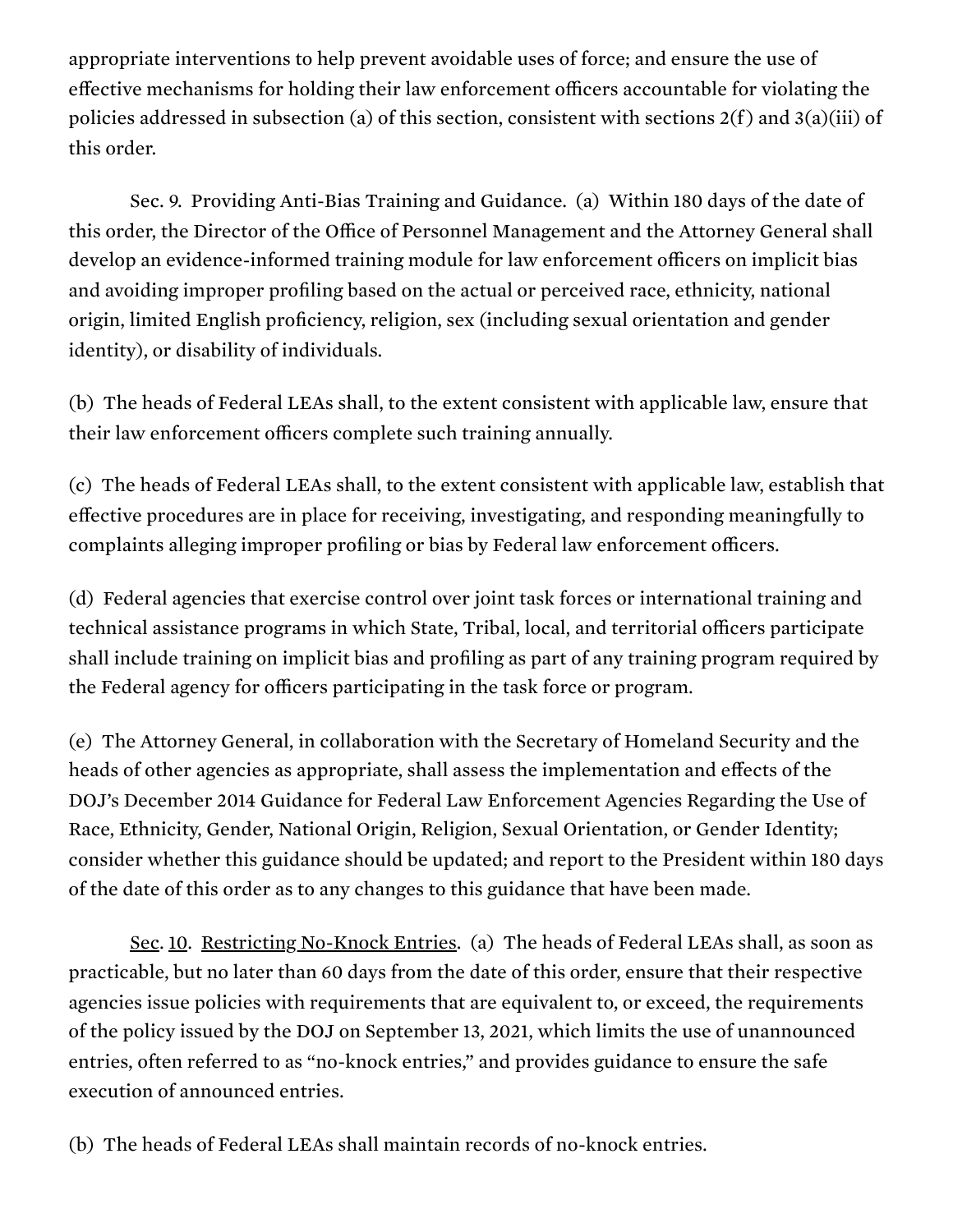(c) The heads of Federal LEAs shall issue annual reports to the President — and post the reports publicly — setting forth the number of no-knock entries that occurred pursuant to judicial authorization; the number of no-knock entries that occurred pursuant to exigent circumstances; and disaggregated data by circumstances for no-knock entries in which a law enforcement officer or other person was injured in the course of a no-knock entry.

Sec. 11. Assessing and Addressing the Effect on Communities of Use of Force by Law Enforcement. (a) The Secretary of HHS shall, within 180 days of the date of this order, conduct a nationwide study of the community effects of use of force by law enforcement officers (whether lawful or unlawful) on physical, mental, and public health, including any disparate impacts on communities of color, and shall publish a public report including these findings.

(b) The Attorney General, the Secretary of HHS, and the Director of OMB shall, within 60 days of the completion of the report described in subsection (a) of this section, provide a report to the President outlining what resources are available and what additional resources may be needed to provide widely and freely accessible mental health and social support services for individuals and communities affected by incidents of use of force by law enforcement officers.

(c) The Attorney General, in collaboration with the heads of other agencies as appropriate, shall issue guidance for Federal, State, Tribal, local, and territorial LEAs on best practices for planning and conducting law enforcement-community dialogues to improve relations and communication between law enforcement and communities, particularly following incidents involving use of deadly force.

(d) Within 180 days of the date of this order, the Attorney General, in collaboration with the heads of other agencies as appropriate, shall issue guidance for Federal, State, Tribal, local, and territorial LEAs, or other entities responsible for providing official notification of deaths in custody, on best practices to promote the timely and appropriate notification of, and support to, family members or emergency contacts of persons who die in correctional or LEA custody, including deaths resulting from the use of force.

(e) After the issuance of the guidance described in subsection (d) of this section, the heads of Federal LEAs shall assess and revise their policies and procedures as necessary to accord with that guidance.

Sec. 12. Limiting the Transfer or Purchase of Certain Military Equipment by Law Enforcement. (a) The Secretary of the Treasury, the Secretary of Defense, the Attorney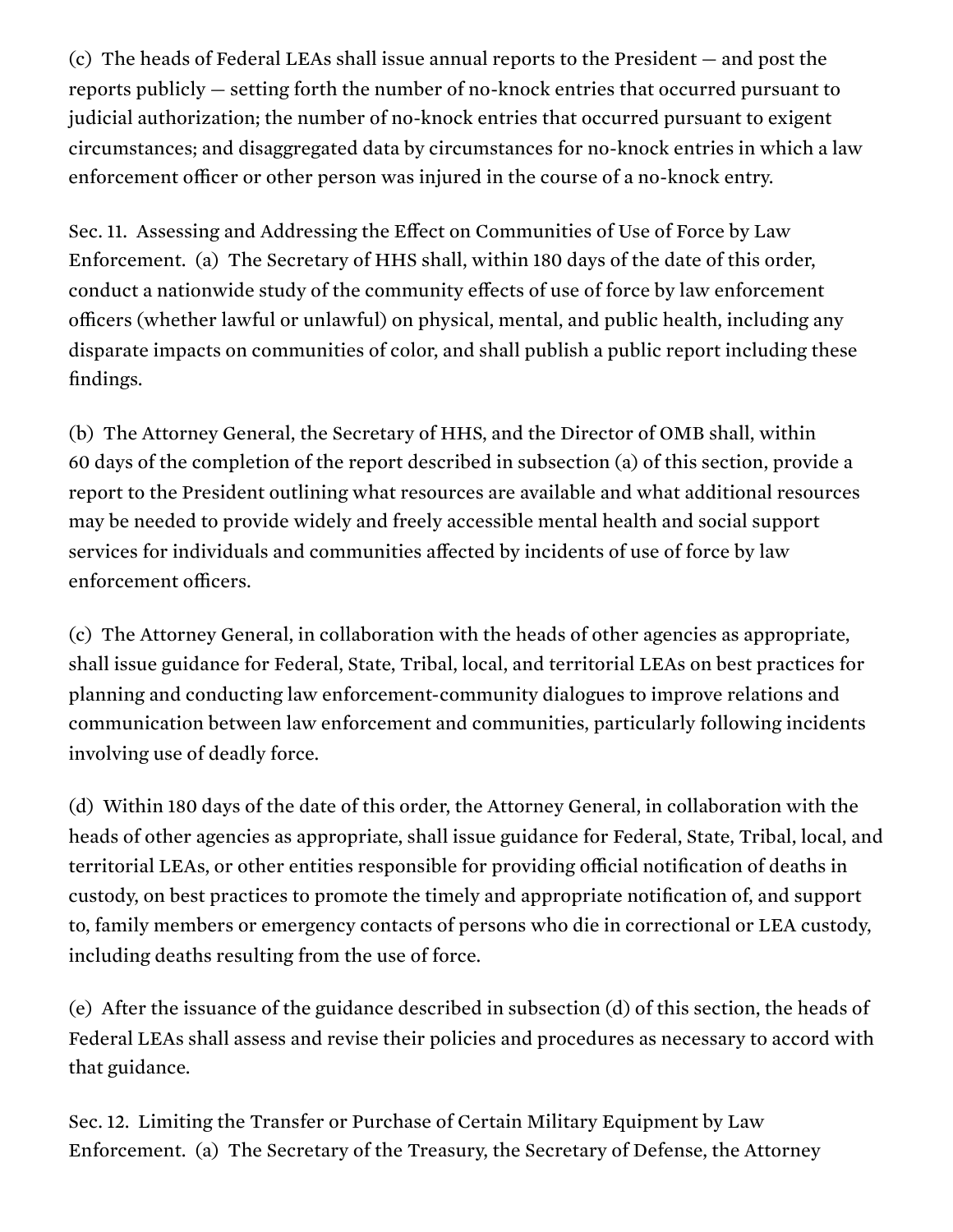General, the Secretary of Homeland Security, and the Administrator of General Services shall each review all programs and authorities concerning property transfers to State, Tribal, local, and territorial LEAs, or property purchases by State, Tribal, local, and territorial LEAs either with Federal funds or from Federal agencies or contractors, including existing transfer contracts or grants. Within 60 days of the date of this order, the Secretary of the Treasury, the Secretary of Defense, the Attorney General, the Secretary of Homeland Security, and the Administrator of General Services shall determine whether, pursuant to this order, such transfers or purchases can, consistent with applicable law, be prohibited beyond existing restrictions and, if so, shall further prohibit any such transfers or purchases, of the following property to the extent not already prohibited:

- (i) firearms of .50 or greater caliber;
- (ii) ammunition of .50 or greater caliber;
- (iii) firearm silencers, as defined in 18 U.S.C.  $921(a)(24)$ ;
- (iv) bayonets;
- (v) grenade launchers;
- (vi) grenades (including stun and flash-bang);

(vii) explosives (except for explosives and percussion actuated non-electric disruptors used for accredited bomb squads and explosive detection canine training);

(viii) any vehicles that do not have a commercial application, including all tracked and armored vehicles, unless the LEA certifies that the vehicle will be used exclusively for disasterrelated emergencies; active shooter scenarios; hostage or other search and rescue operations; or anti-terrorism preparedness, protection, prevention, response, recovery, or relief;

(ix) weaponized drones and weapons systems covered by DOD Directive 3000.09 of November 21, 2012, as amended (Autonomy in Weapon Systems);

(x) aircraft that are combat-configured or combat-coded, have no established commercial flight application, or have no application for disaster-related emergencies; active shooter scenarios; hostage or other search and rescue operations; or anti-terrorism preparedness, protection, prevention, response, recovery, or relief; and

(xi) long-range acoustic devices that do not have a commercial application.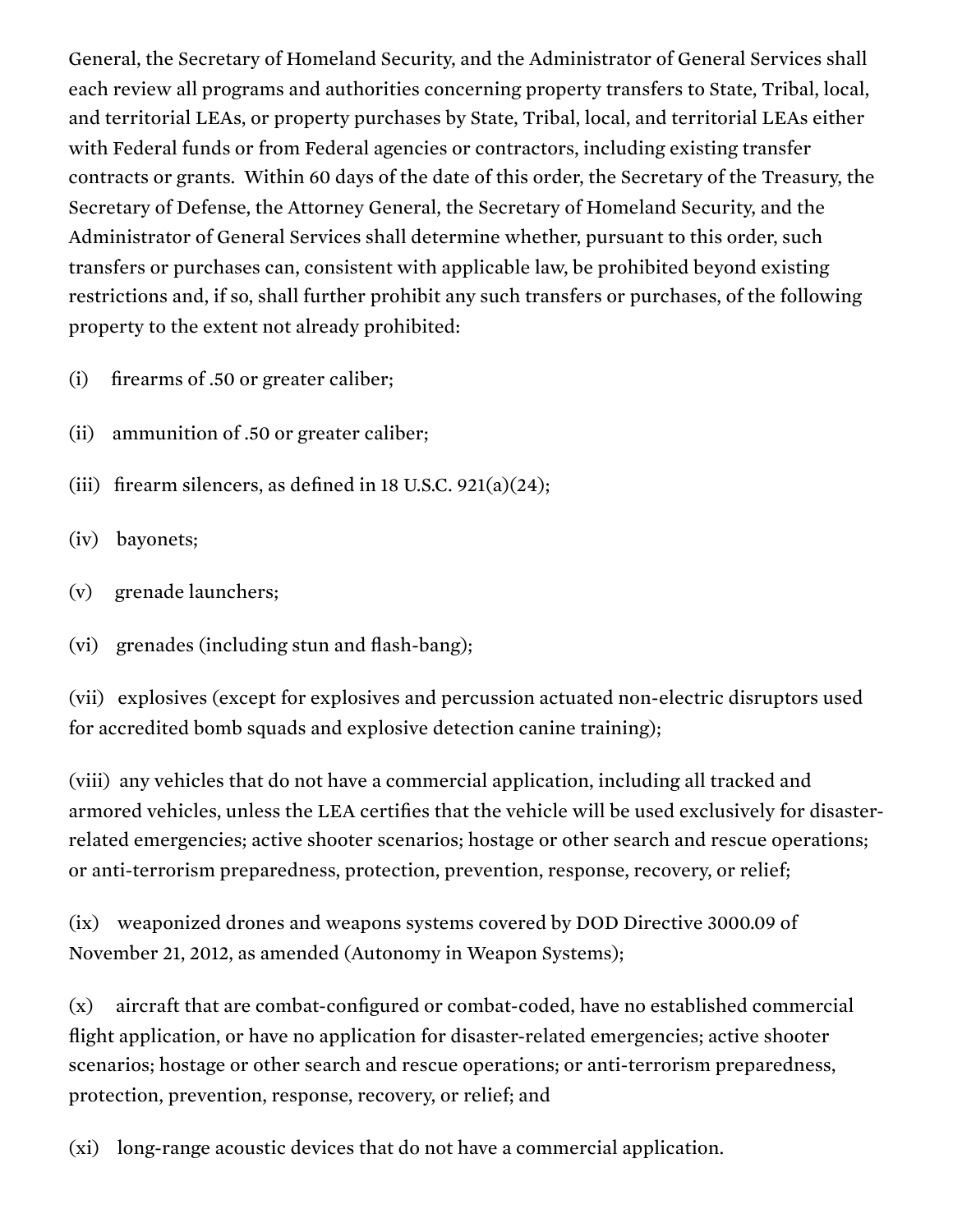(b) Federal agencies shall review and take all necessary action, as appropriate and consistent with applicable law, to comply with and implement the recommendations established by the former Law Enforcement Equipment Working Group (LEEWG) pursuant to Executive Order 13688 of January 16, 2015 (Federal Support for Local Law Enforcement Equipment Acquisition), as contained in the LEEWG's May 2015 Report (Recommendations Pursuant to Executive Order 13688, Federal Support for Local Law Enforcement Equipment Acquisition), and October 2016 Implementation Update (Recommendations Pursuant to Executive Order 13688, Federal Support for Local Law Enforcement Equipment Acquisition). To the extent that there is any inconsistency between this order and either the LEEWG's May 2015 Report or October 2016 Implementation Update, this order shall supersede those documents.

(c) Prior to transferring any property included in the "controlled equipment list" within the October 2016 Implementation Update referenced in subsection (b) of this section, the agencies listed in subsection (a) of this section shall take all necessary action, as appropriate and consistent with applicable law, to ensure that the recipient State, Tribal, local, or territorial LEA:

(i) submits to that agency a description of how the recipient expects to use the property and demonstrates that the property will be tracked in an asset management system;

(ii) certifies that if the recipient determines that the property is surplus to its needs, the recipient will return the property;

(iii) certifies that the recipient notified the local community of its request for the property and translated the notification into appropriate languages to inform individuals with limited English proficiency, and certifies that the recipient notified the city council or other local governing body of its intent to request the property and that the request comports with all applicable approval requirements of the local governing body; and

(iv) agrees to return the property if the DOJ determines or a Federal, State, Tribal, local, or territorial court enters a final judgment finding that the LEA has engaged in a pattern or practice of civil rights violations.

Sec. 13. Ensuring Appropriate Use of Body-Worn Cameras and Advanced Law Enforcement Technologies. (a) The heads of Federal LEAs shall take the following actions with respect to body-worn camera (BWC) policies:

(i) As soon as practicable, but no later than 90 days from the date of this order, the heads of Federal LEAs shall ensure that their respective agencies issue policies with requirements that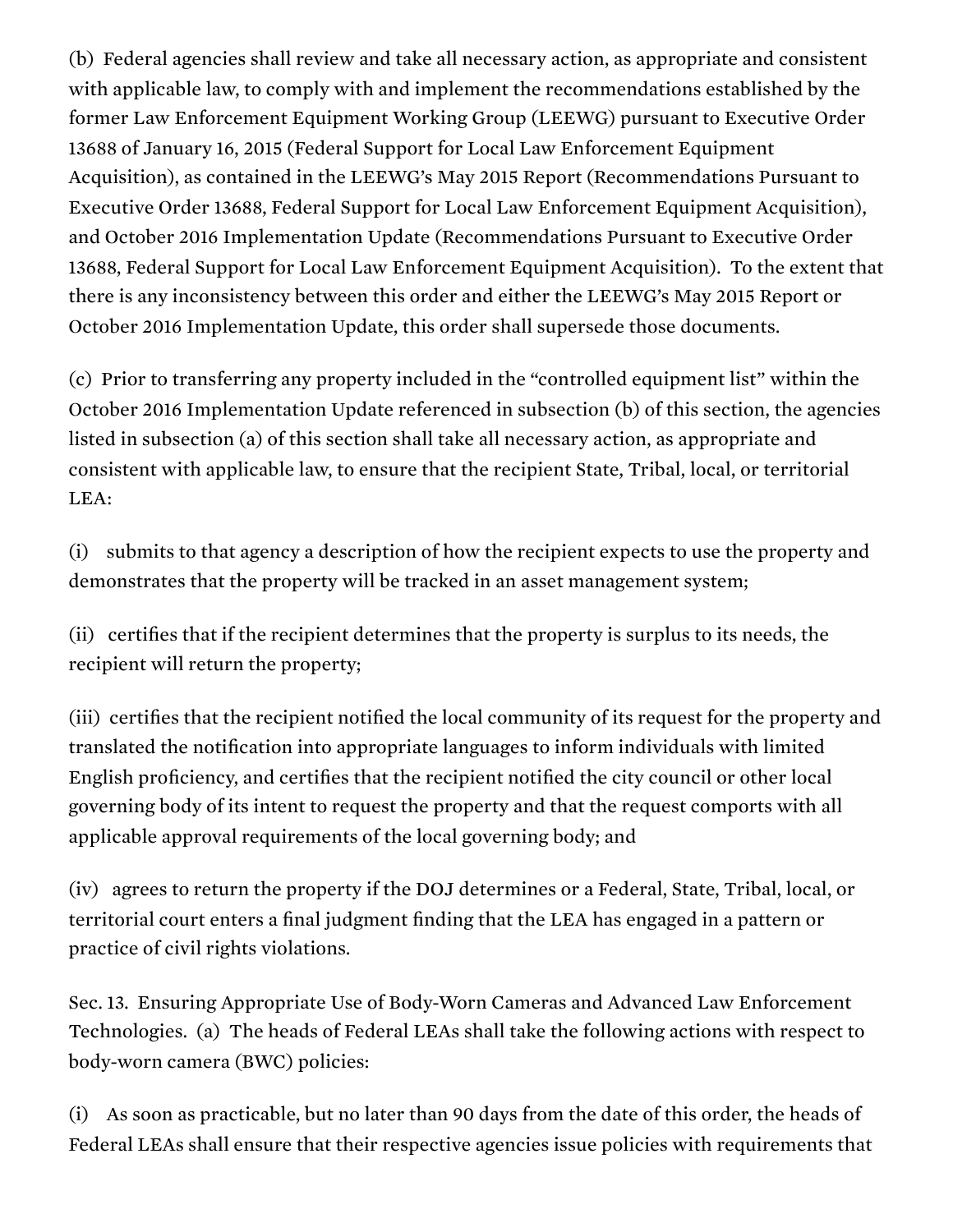are equivalent to, or exceed, the requirements of the policy issued by the DOJ on June 7, 2021, requiring the heads of certain DOJ law enforcement components to develop policies regarding the use of BWC recording equipment. The heads of Federal LEAs shall further identify the resources necessary to fully implement such policies.

(ii) For Federal LEAs that regularly conduct patrols or routinely engage with the public in response to emergency calls, the policies issued under subsection (a)(i) of this section shall be designed to ensure that cameras are worn and activated in all appropriate circumstances, including during arrests and searches.

(iii) The heads of Federal LEAs shall ensure that all BWC policies shall be publicly posted and shall be designed to promote transparency and protect the privacy and civil rights of members of the public.

(b) Federal LEAs shall include within the policies developed pursuant to subsection (a)(i) of this section protocols for expedited public release of BWC video footage following incidents involving serious bodily injury or deaths in custody, which shall be consistent with applicable law, including the Privacy Act of 1974, and shall take into account the need to promote transparency and accountability, the duty to protect the privacy rights of persons depicted in the footage, and any need to protect ongoing law enforcement operations.

(c) Within 365 days of the date of this order, the Attorney General, in coordination with the Secretary of HHS and the Director of the Office of Science and Technology Policy (OSTP), shall conduct a study that assesses the advantages and disadvantages of officer review of BWC footage prior to the completion of initial reports or interviews concerning an incident involving use of force, including an assessment of current scientific research regarding the effects of such review. Within 180 days of the completion of that study, the Attorney General, in coordination with the Secretary of HHS, shall publish a report detailing the findings of that study, and shall identify best practices regarding law enforcement officer review of BWC footage.

(d) Within 180 days of the date of this order, the Attorney General shall request the National Academy of Sciences (NAS), through its National Research Council, to enter into a contract to:

(i) conduct a study of facial recognition technology, other technologies using biometric information, and predictive algorithms, with a particular focus on the use of such technologies and algorithms by law enforcement, that includes an assessment of how such technologies and algorithms are used, and any privacy, civil rights, civil liberties, accuracy, or disparate impact concerns raised by those technologies and algorithms or their manner of use; and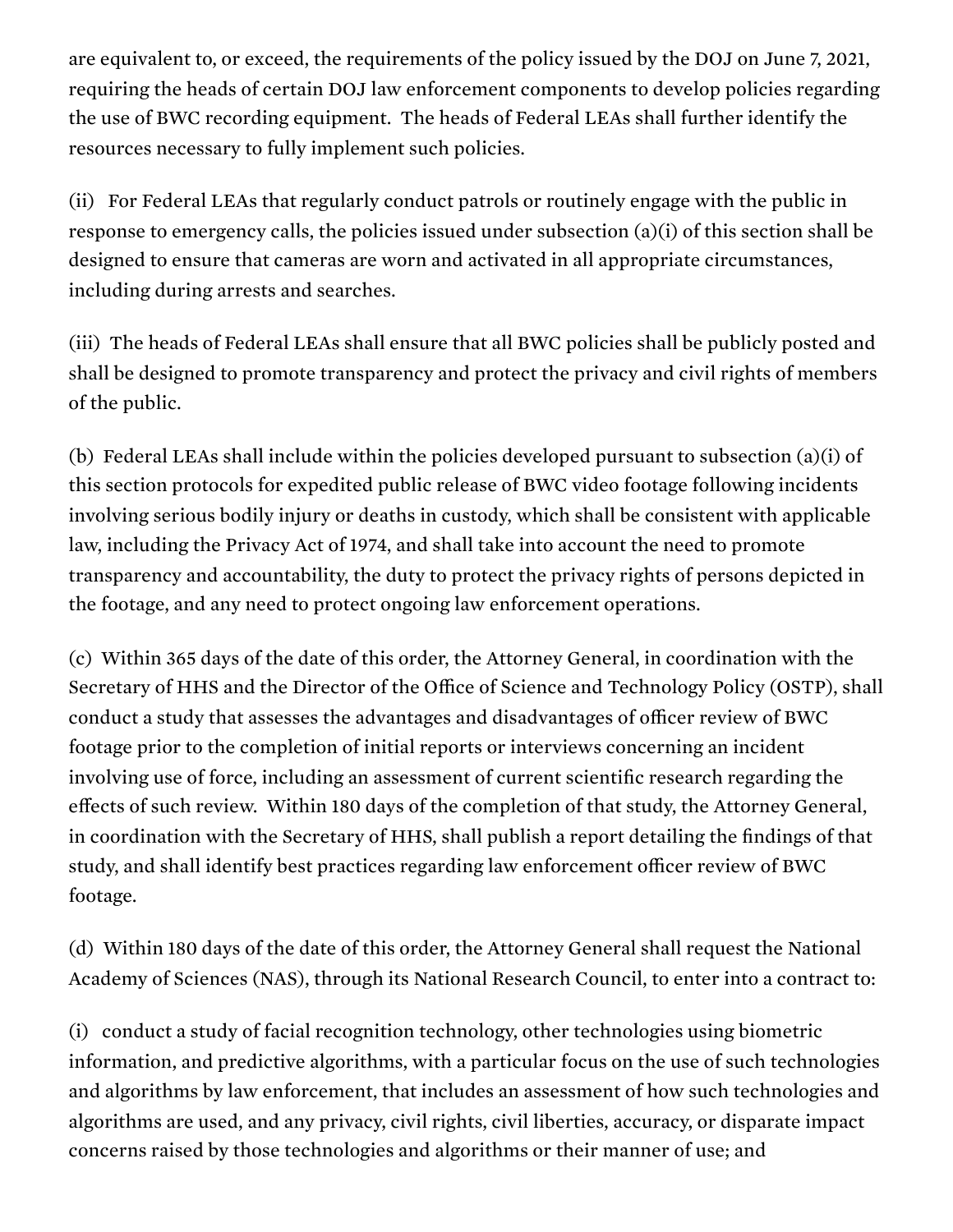(ii) publish a report detailing the findings of that study, as well as any recommendations for the use of or for restrictions on facial recognition technologies, other technologies using biometric information, and predictive algorithms by law enforcement.

(e) The Attorney General, the Secretary of Homeland Security, and the Director of OSTP shall jointly lead an interagency process regarding the use by LEAs of facial recognition technology, other technologies using biometric information, and predictive algorithms, as well as data storage and access regarding such technologies, and shall:

(i) ensure that the interagency process addresses safeguarding privacy, civil rights, and civil liberties, and ensure that any use of such technologies is regularly assessed for accuracy in the specific deployment context; does not have a disparate impact on the basis of race, ethnicity, national origin, religion, sex (including sexual orientation and gender identity), or disability; and is consistent with the policy announced in section 1 of this order;

(ii) coordinate and consult with:

(A) the NAS, including by incorporating and responding to the study described in subsection (d)(i) of this section;

(B) the Subcommittee on Artificial Intelligence and Law Enforcement established by section 5104(e) of the National Artificial Intelligence Initiative Act of 2020 (Division E of Public Law 116-283); and

(C) law enforcement, civil rights, civil liberties, criminal defense, and data privacy organizations; and

(iii) within 18 months of the date of this order, publish a report that:

(A) identifies best practices, specifically addressing the concerns identified in subsection (e)(i) of this section;

(B) describes any changes made to relevant policies of Federal LEAs; and

(C) recommends guidelines for Federal, State, Tribal, local, and territorial LEAs, as well as technology vendors whose goods or services are procured by the Federal Government, on the use of such technologies, including electronic discovery obligations regarding the accuracy and disparate impact of technologies employed in specific cases.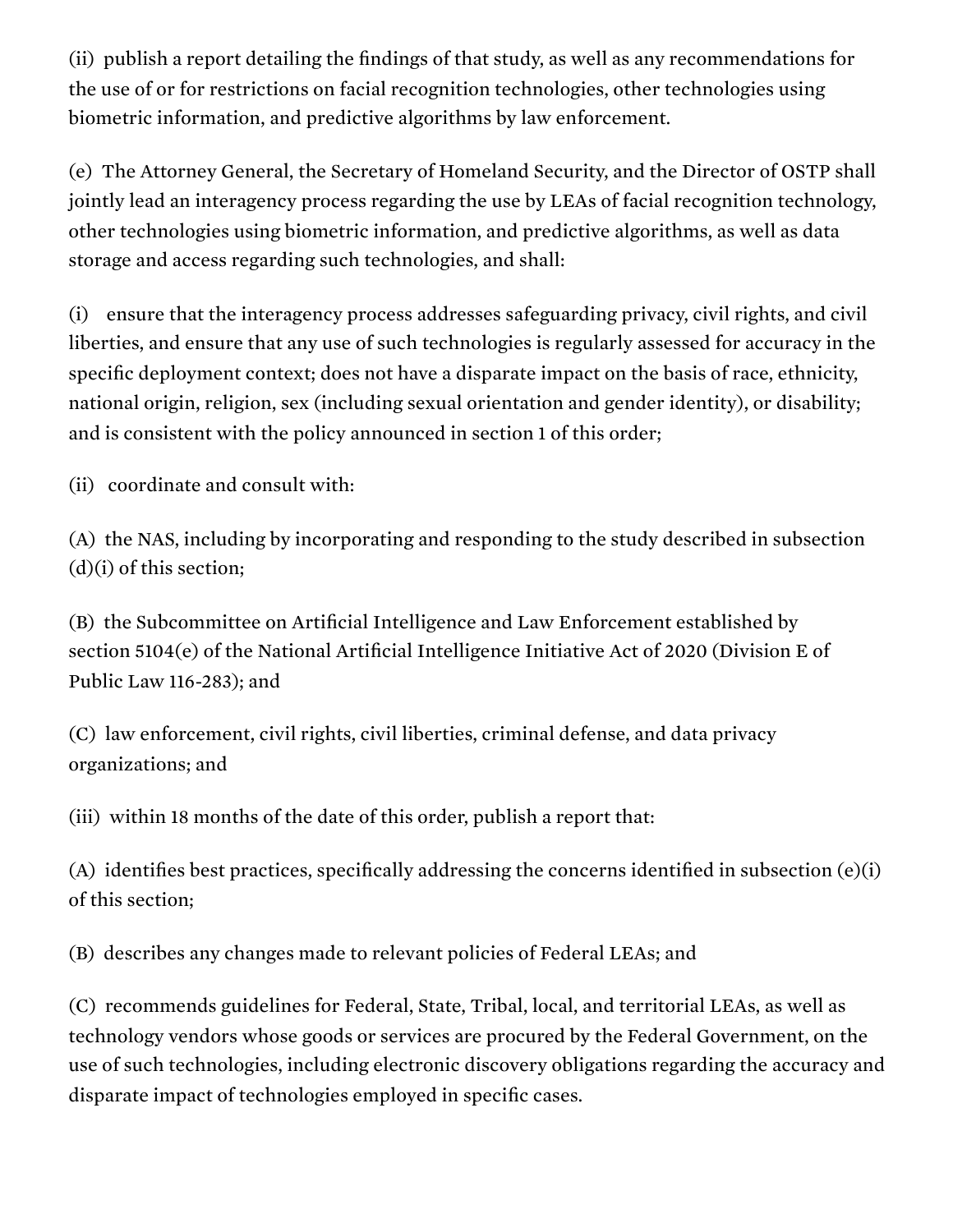(f ) The heads of Federal LEAs shall review the conclusions of the interagency process described in subsection (e) of this section and, where appropriate, update each of their respective agency's policies regarding the use of facial recognition technology, other technologies using biometric information, and predictive algorithms, as well as data storage and access regarding such technologies.

Sec. 14. Promoting Comprehensive and Collaborative Responses to Persons in Behavioral or Mental Health Crisis. (a) Within 180 days of the date of this order, the Attorney General and the Secretary of HHS, in coordination with the heads of other agencies and after consultation with stakeholders, including service providers, nonprofit organizations, and law enforcement organizations, as appropriate, shall assess and issue guidance to State, Tribal, local, and territorial officials on best practices for responding to calls and interacting with persons in behavioral or mental health crisis or persons who have disabilities.

(b) The assessment made under subsection (a) of this section shall draw on existing evidence and include consideration of co-responder models that pair law enforcement with health or social work professionals; alternative responder models, such as mobile crisis response teams for appropriate situations; community-based crisis centers and the facilitation of post-crisis support services, including supported housing, assertive community treatment, and peer support services; the risks associated with administering sedatives and pharmacological agents such as ketamine outside of a hospital setting to subdue individuals in behavioral or mental health crisis (including an assessment of whether the decision to administer such agents should be made only by individuals licensed to prescribe them); and the Federal resources, including Medicaid, that can be used to implement the identified best practices.

Sec. 15. Supporting Alternatives to Arrest and Incarceration and Enhancing Reentry. (a) There is established a Federal Interagency Alternatives and Reentry Committee (Committee), to be chaired by the Assistant to the President for Domestic Policy.

- (b) Committee members shall include:
- (i) the Secretary of the Treasury;
- (ii) the Attorney General;
- (iii) the Secretary of the Interior;
- (iv) the Secretary of Agriculture;
- (v) the Secretary of Commerce;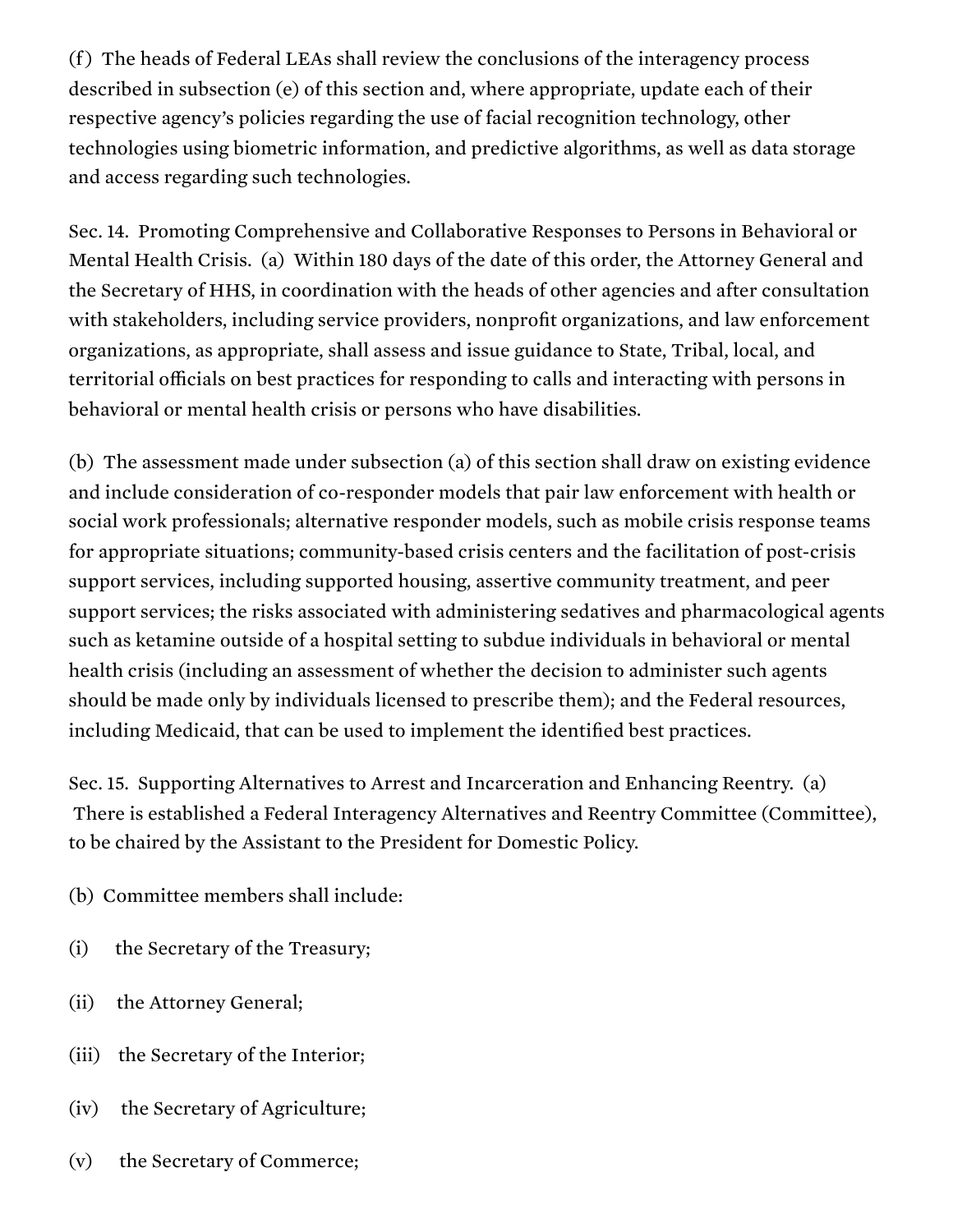- (vi) the Secretary of Labor;
- (vii) the Secretary of HHS;
- (viii) the Secretary of Housing and Urban Development;
- (ix) the Secretary of Transportation;
- $(x)$  the Secretary of Energy;
- (xi) the Secretary of Education;
- (xii) the Secretary of Veterans Affairs;
- (xiii) the Secretary of Homeland Security;
- $(xiv)$  the Director of OMB;
- (xv) the Administrator of the Small Business Administration;
- (xvi) the Counsel to the President;
- (xvii) the Chief of Staff to the Vice President;
- (xviii) the Chair of the Council of Economic Advisers;
- (xix) the Director of the National Economic Council;
- (xx) the Director of OSTP;
- (xxi) the Director of National Drug Control Policy;
- (xxii) the Director of the Office of Personnel Management;
- (xxiii) the Chief Executive Officer of the Corporation for National and Community Service;
- (xxiv) the Executive Director of the Gender Policy Council; and

(xxv) the heads of such other executive departments, agencies, and offices as the Chair may designate or invite.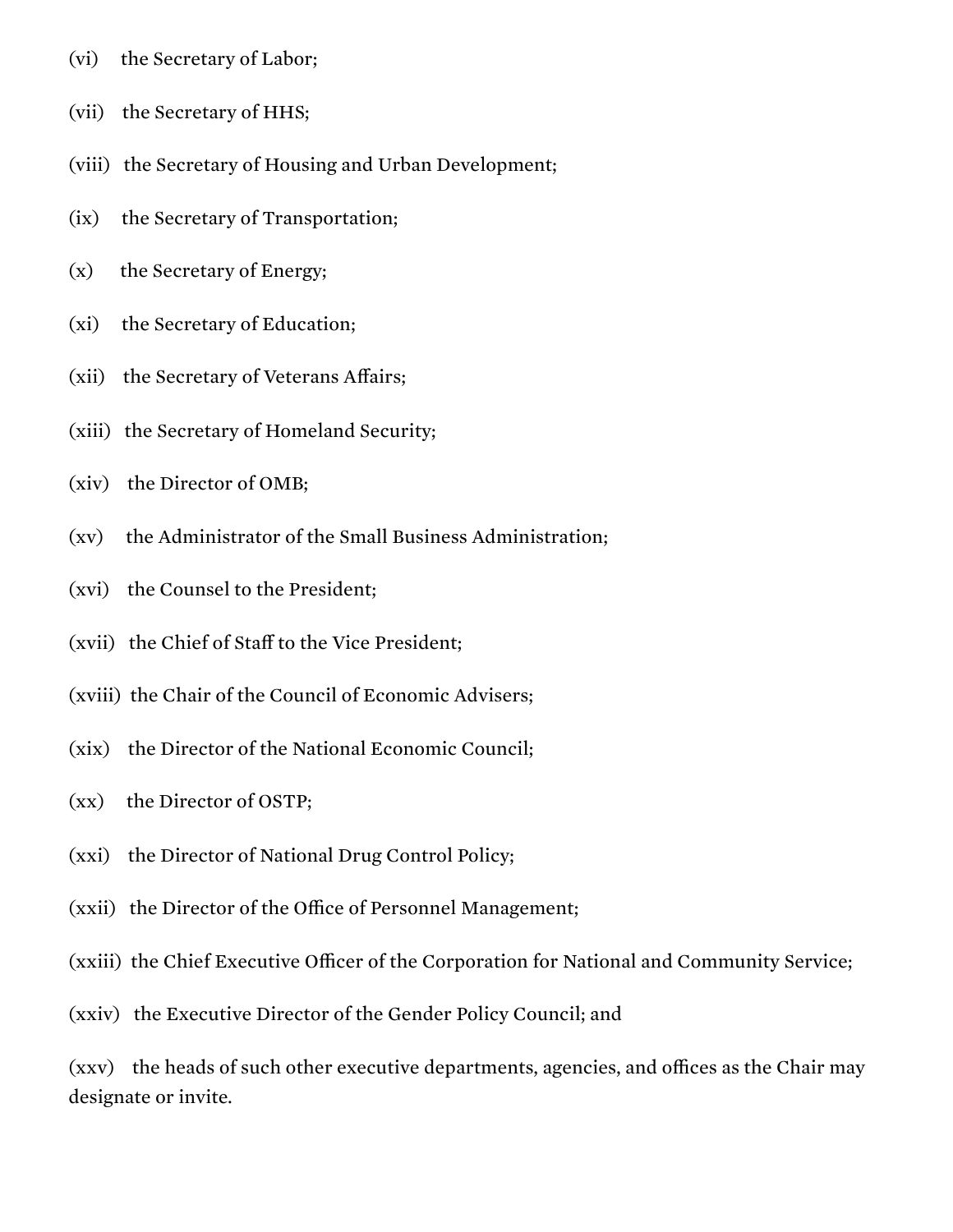(c) The Committee shall consult and coordinate with the DOJ Reentry Coordination Council, which was formed in compliance with the requirement of the First Step Act that the Attorney General convene an interagency effort to coordinate on Federal programs, policies, and activities relating to the reentry of individuals returning from incarceration to the community. See sec. 505(a) of the First Step Act. The Committee may consult with other agencies; Government officials; outside experts; interested persons; service providers; nonprofit organizations; law enforcement organizations; and State, Tribal, local, and territorial governments, as appropriate.

(d) The Committee shall develop and coordinate implementation of an evidence-informed strategic plan across the Federal Government within 200 days of the date of this order to advance the following goals, with particular attention to reducing racial, ethnic, and other disparities in the Nation's criminal justice system:

(i) safely reducing unnecessary criminal justice interactions, including by advancing alternatives to arrest and incarceration; supporting effective alternative responses to substance use disorders, mental health needs, the needs of veterans and people with disabilities, vulnerable youth, people who are victims of domestic violence, sexual assault, or trafficking, and people experiencing homelessness or living in poverty; expanding the availability of diversion and restorative justice programs consistent with public safety; and recommending effective means of addressing minor traffic and other public order infractions to avoid unnecessarily taxing law enforcement resources;

(ii) supporting rehabilitation during incarceration, such as through educational opportunities, job training, medical and mental health care, trauma-informed care, substance use disorder treatment and recovery support, and continuity of contact with children and other family members; and

(iii) facilitating reentry into society of people with criminal records, including by providing support to promote success after incarceration; sealing or expunging criminal records, as appropriate; and removing barriers to securing government-issued identification, housing, employment, occupational licenses, education, health insurance and health care, public benefits, access to transportation, and the right to vote.

(e) With respect to the goals described in subsections  $(d)(i)$  and  $(d)(ii)$  of this section, the Committee's strategic plan shall make recommendations for State, Tribal, local, and territorial criminal justice systems. With respect to the goal described in subsection (d)(iii) of this section, the Committee's strategic plan shall make recommendations for Federal, State, Tribal, local, and territorial criminal justice systems, and shall be informed by the Attorney General's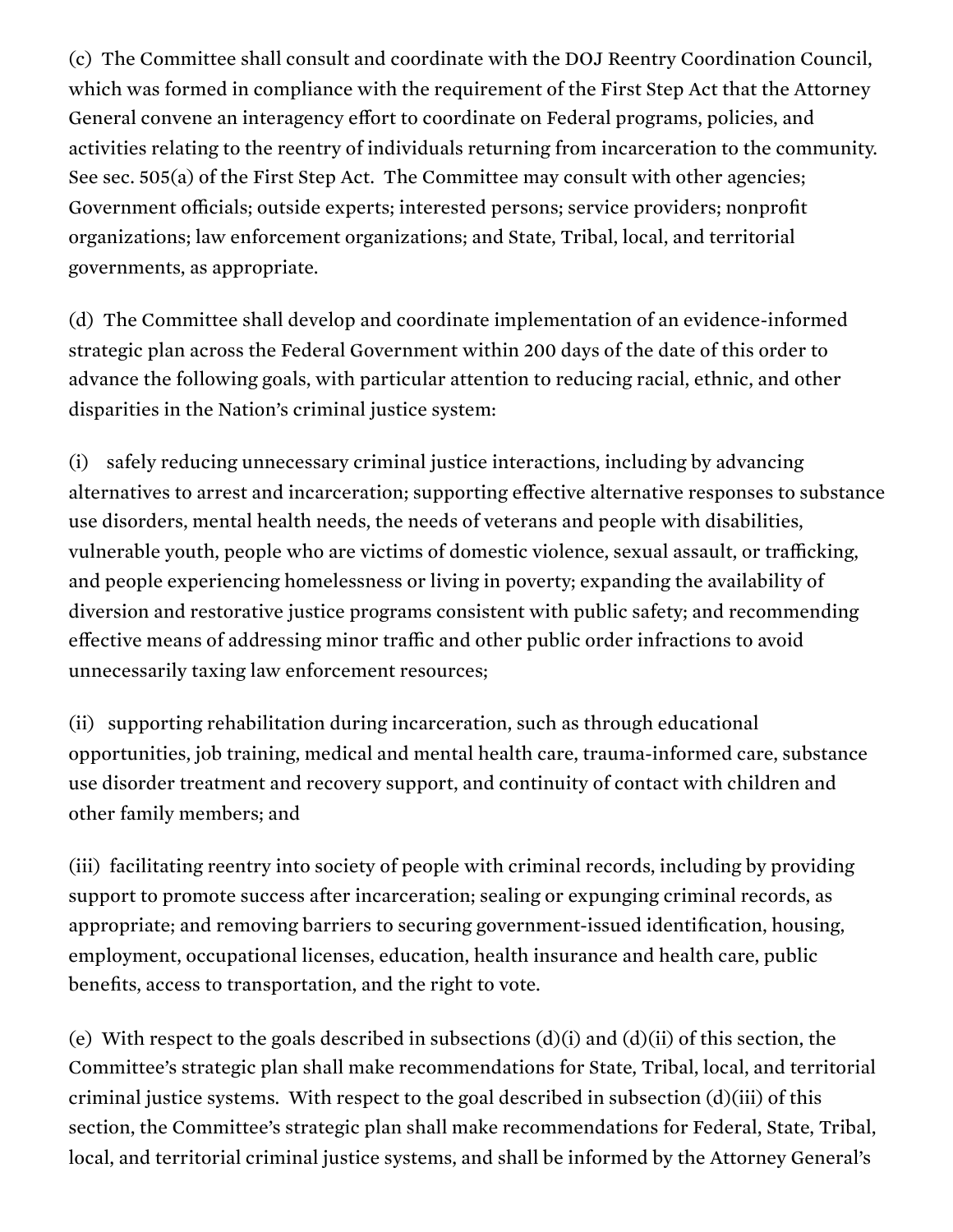review conducted pursuant to subsection (f) of this section. Following the 200 days identified in subsection (d) of this section, all agency participants shall continue to participate in, and provide regular updates to, the Committee regarding their progress in achieving the goals described in subsections (d)(i) through (iii) of this section.

(f) Within 150 days of the date of this order, the Attorney General shall submit a report to the President that provides a strategic plan to advance the goals in subsections (d)(ii) and (d)(iii) of this section as they relate to the Federal criminal justice system. In developing that strategic plan, the Attorney General shall, as appropriate, consult with the heads of other relevant agencies to improve the Federal criminal justice system, while safeguarding the DOJ's independence and prosecutorial discretion.

(g) The Committee and the Attorney General's efforts pursuant to this section may incorporate and build upon the report to the Congress issued pursuant to section 505(b) of the First Step Act. The Committee may refer the consideration of specific topics to be separately considered by the DOJ Reentry Coordination Council, with the approval of the Attorney General.

(h) Within 90 days of the date of this order and annually thereafter, and after appropriate consultation with the Administrative Office of the United States Courts, the United States Sentencing Commission, and the Federal Defender Service, the Attorney General shall coordinate with the DOJ Reentry Coordination Council and the DOJ Civil Rights Division to publish a report on the following data, disaggregated by judicial district:

(i) the resources currently available to individuals on probation or supervised release, and the additional resources necessary to ensure that the employment, housing, educational, and reentry needs of offenders are fulfilled; and

(ii) the number of probationers and supervised releasees revoked, modified, or reinstated for Grade A, B, and C violations, disaggregated by demographic data and the mean and median sentence length for each demographic category.

Sec. 16. Supporting Safe Conditions in Prisons and Jails. (a) For the duration of the HHS public health emergency declared with respect to COVID-19, the Attorney General shall continue to implement the core public health measures, as appropriate, of masking, distancing, testing, and vaccination in Federal prisons. In addition, the Attorney General shall undertake, as appropriate, the following actions within 120 days of the date of this order: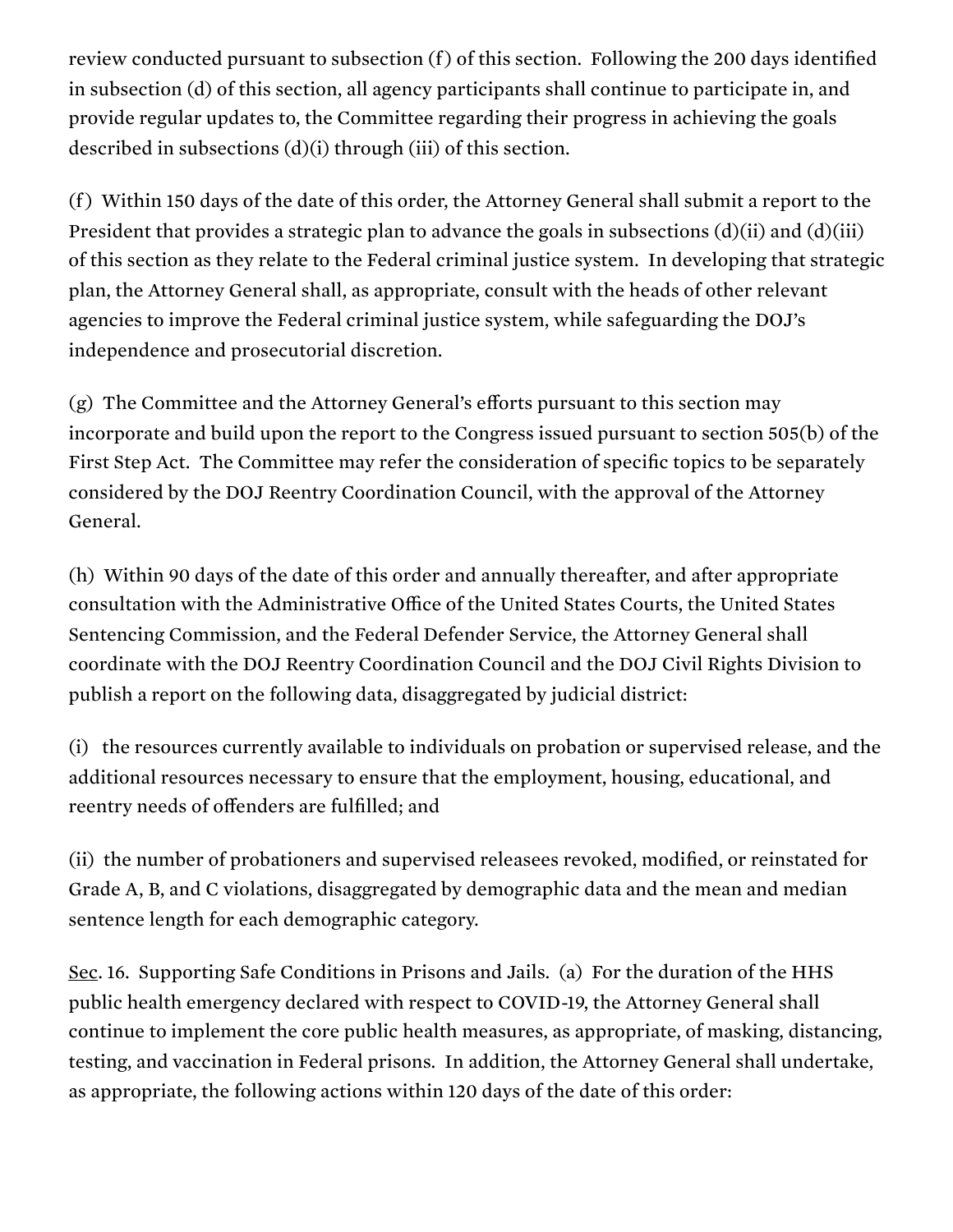(i) updating Federal Bureau of Prisons (BOP) and United States Marshals Service (USMS) procedures and protocols, in consultation with the Secretary of HHS, as appropriate, to facilitate COVID-19 testing of BOP staff and individuals in BOP custody who are asymptomatic or symptomatic and do not have known, suspected, or reported exposure to SARS-CoV-2, the virus that causes COVID-19;

(ii) updating BOP and USMS procedures and protocols, in consultation with the Secretary of HHS, to identify alternatives consistent with public health recommendations to the use of facility-wide lockdowns to prevent the transmission of SARS-CoV-2, or to the use of restrictive housing for detainees and prisoners who have tested positive for SARS-CoV-2 or have known, suspected, or reported exposure;

(iii) identifying the number of individuals who meet the eligibility requirements under the CARES Act (Public Law 116-136), the First Step Act, 18 U.S.C. 3582(c), 18 U.S.C. 3622, and 18 U.S.C. 3624, for release as part of the DOJ's efforts to mitigate the impact and spread of COVID-19; and

(iv) expanding the sharing and publication of BOP and USMS data, in consultation with the Secretary of HHS, regarding vaccination, testing, infections, and fatalities due to COVID-19 among staff, prisoners, and detainees, in a manner that ensures the thoroughness and accuracy of the data; protects privacy; and disaggregates the data by race, ethnicity, age, sex, disability, and facility, after consulting with the White House COVID-19 Response Team, HHS, and the Equitable Data Working Group established in Executive Order 13985 of January 20, 2021 (Advancing Racial Equity and Support for Underserved Communities Through the Federal Government), as appropriate.

(b) The Attorney General shall take the following actions relating to other conditions of confinement in Federal detention facilities:

(i) within 180 days of the date of this order, submit a report to the President detailing steps the DOJ has taken, consistent with applicable law, to ensure that restrictive housing in Federal detention facilities is used rarely, applied fairly, and subject to reasonable constraints; to ensure that individuals in DOJ custody are housed in the least restrictive setting necessary for their safety and the safety of staff, other prisoners and detainees, and the public; to house prisoners as close to their families as practicable; and to ensure the DOJ's full implementation, at a minimum, of the Prison Rape Elimination Act of 2003 (Public Law 108-79) and the recommendations of the DOJ's January 2016 Report and Recommendations Concerning the Use of Restrictive Housing; and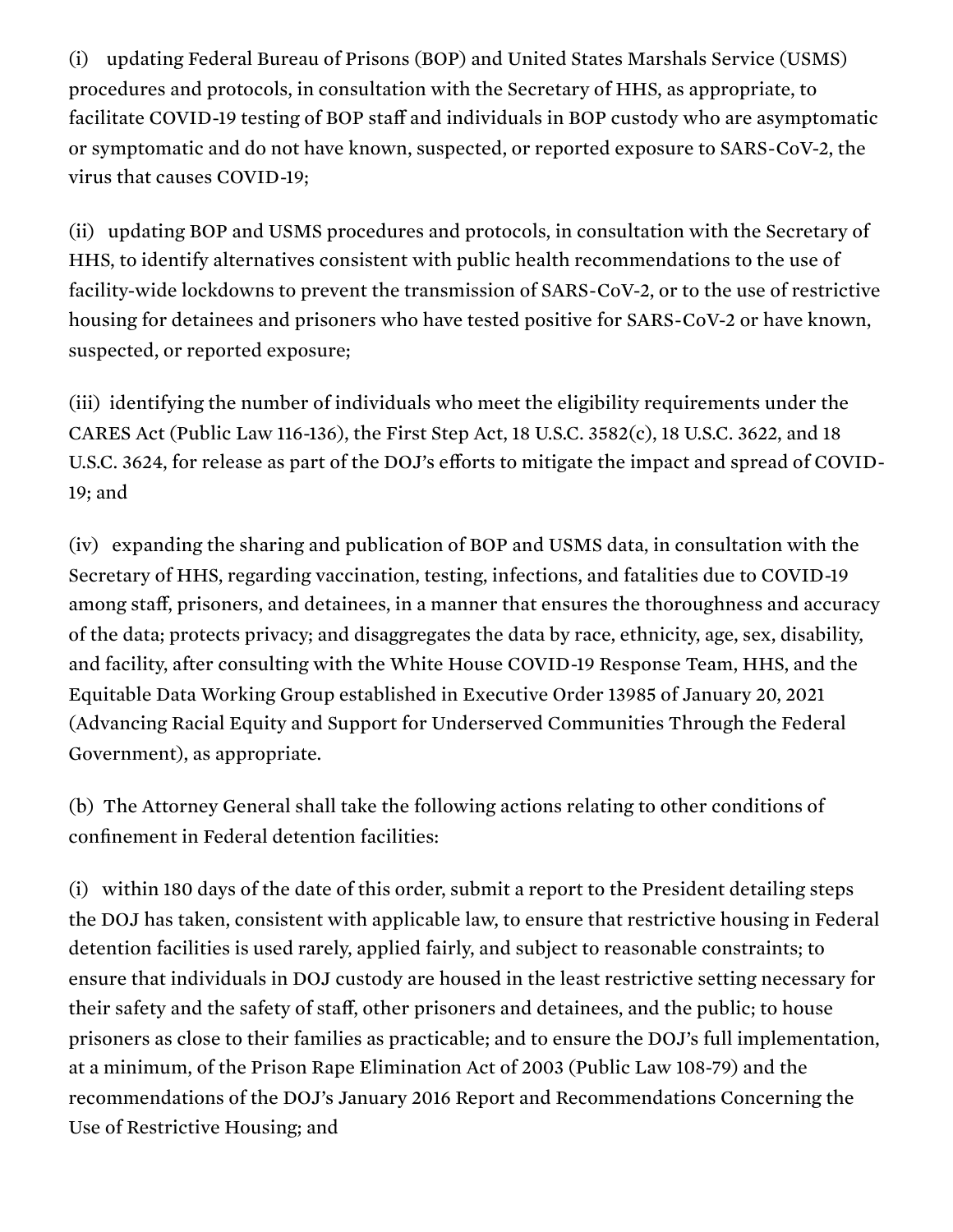(ii) within 240 days of the date of this order, complete a comprehensive review and transmit a report to the President identifying any planned steps to address conditions of confinement, including steps designed to improve the accessibility and quality of medical care (including behavioral and mental health care), the specific needs of women (including breast and cervical cancer screening, gynecological and reproductive health care, and prenatal and postpartum care), the specific needs of juveniles (including age-appropriate programming), recovery support services (including substance use disorder treatment and trauma-informed care), and the environmental conditions for all individuals in BOP and USMS custody.

Sec. 17. Advancing First Step Act Implementation. (a) The Attorney General is reviewing and updating as appropriate DOJ regulations, policies, and guidance in order to fully implement the provisions and intent of the First Step Act, and shall continue to do so consistent with the policy announced in section 1 of this order. Within 180 days of the date of this order and annually thereafter, the Attorney General shall, in consultation with the Director of OMB, submit a report to the President summarizing:

(i) the rehabilitative purpose for each First Step Act expenditure and proposal for the prior and current fiscal years, detailing the number of available and proposed dedicated programming staff and resources, the use of augmentation among BOP staff, and BOP staffing levels at each facility;

(ii) any additional funding necessary to fully implement the rehabilitative purpose of the First Step Act, ensure dedicated programming staff for all prisoners, and address staffing shortages in all BOP facilities; and

(iii) the following information on the BOP's risk assessment tool, Prisoner Assessment Tool Targeting Estimated Risk and Needs (PATTERN):

(A) the number of individuals released early due to Earned Time Credits who were subsequently convicted and sentenced, as defined by United States Sentencing Guideline sec. 4A1.1(a), in the year following their release, disaggregated by their PATTERN risk level category of "Minimum," "Low," "Medium," or "High" at time of release;

(B) an assessment of any disparate impact of PATTERN, including the weighting of static and dynamic risk factors and of the statutorily enumerated offenses and prior convictions that render individuals ineligible to earn time credits; and

(C) a strategic plan and timeline to improve PATTERN, including by addressing any disparities and developing a needs-based assessment system.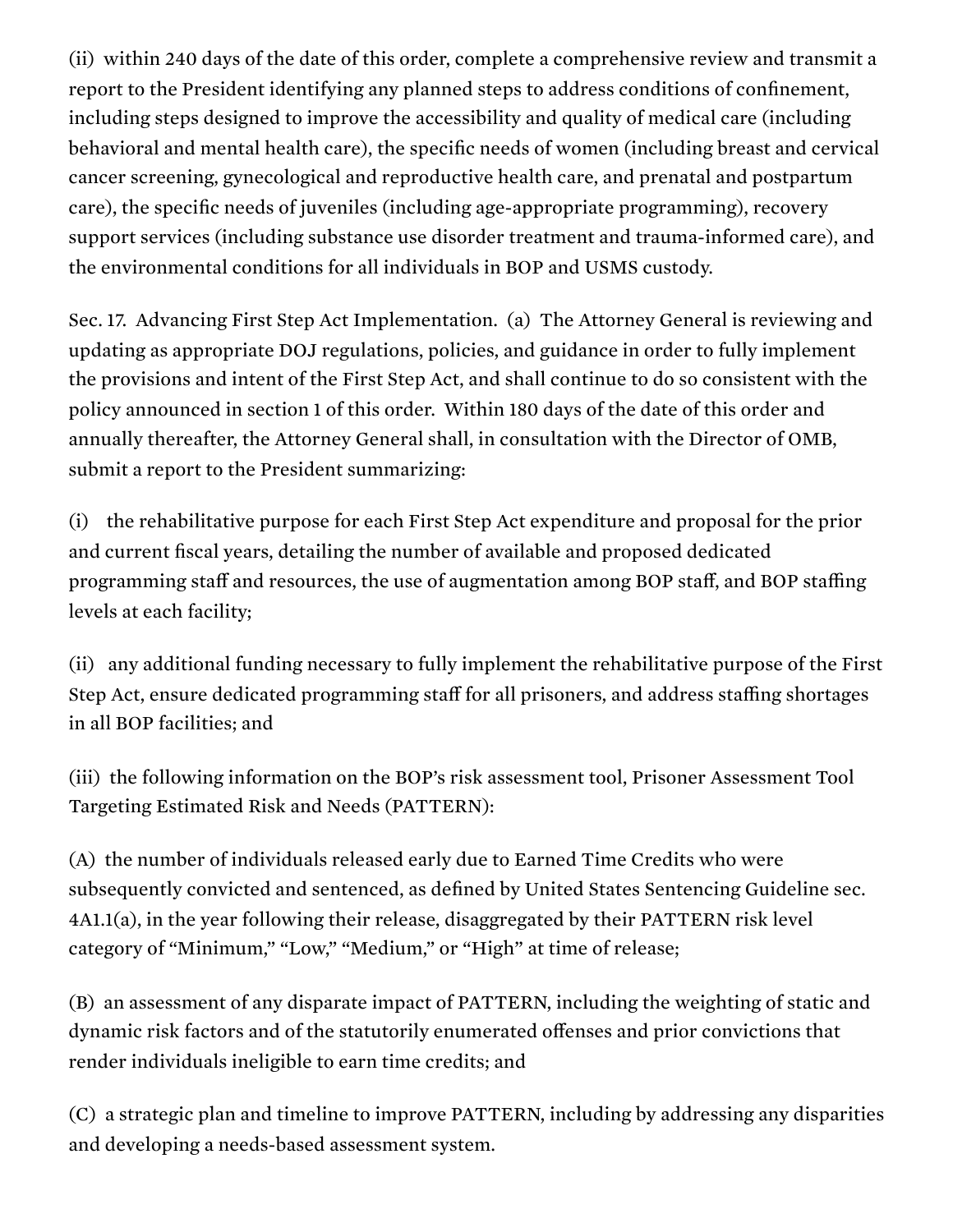Sec. 18. Collecting Comprehensive Criminal Justice Statistics. (a) The Attorney General, in consultation with the United States Chief Data Scientist and the United States Chief Statistician, shall review the status of State, Tribal, local, and territorial LEAs transitioning from the Summary Reporting System to the NIBRS in the FBI's Uniform Crime Reporting Program, and shall submit a report to the President within 120 days of the date of this order summarizing the status of that transition for State, Tribal, local, and territorial LEAs and including recommendations to maximize participation in the NIBRS.

(b) Within 365 days of the date of this order, the Attorney General, through the Director of the Bureau of Justice Statistics, and the Director of OMB, through the United States Chief Statistician, shall jointly submit a report to the President detailing what, if any, steps the agencies will take:

(i) to improve their current data collections, such as the National Crime Victimization Survey and the Police-Public Contact Survey Supplement, including how to ensure that such data collections are undertaken and published annually, and that they include victimization surveys that measure law enforcement use of force; serious bodily injury or death that occurs in law enforcement encounters; public trust in law enforcement; and actual or perceived bias by demographic subgroups defined by race, ethnicity, and sex (including sexual orientation and gender identity); and

(ii) to improve the Law Enforcement Management and Administrative Statistics Survey, with a focus on ensuring that such data collections are undertaken and published regularly and measure law enforcement workforce data, use of force, public trust in law enforcement, and actual or perceived bias.

(c) The Equitable Data Working Group established in Executive Order 13985 shall work with the National Science and Technology Council to create a Working Group on Criminal Justice Statistics (Working Group), which shall be composed of representatives of the Domestic Policy Council and the office of the Counsel to the President, the DOJ, OMB, and OSTP, and which shall, as appropriate, consult with representatives of the Federal Defender Services; civil rights, civil liberties, data privacy, and law enforcement organizations; and criminal justice data scientists.

(i) Within 365 days of the date of this order, the Working Group and the Assistant to the President for Domestic Policy shall issue a report to the President that assesses current data collection, use, and data transparency practices with respect to law enforcement activities, including calls for service, searches, stops, frisks, seizures, arrests, complaints, law enforcement demographics, and civil asset forfeiture.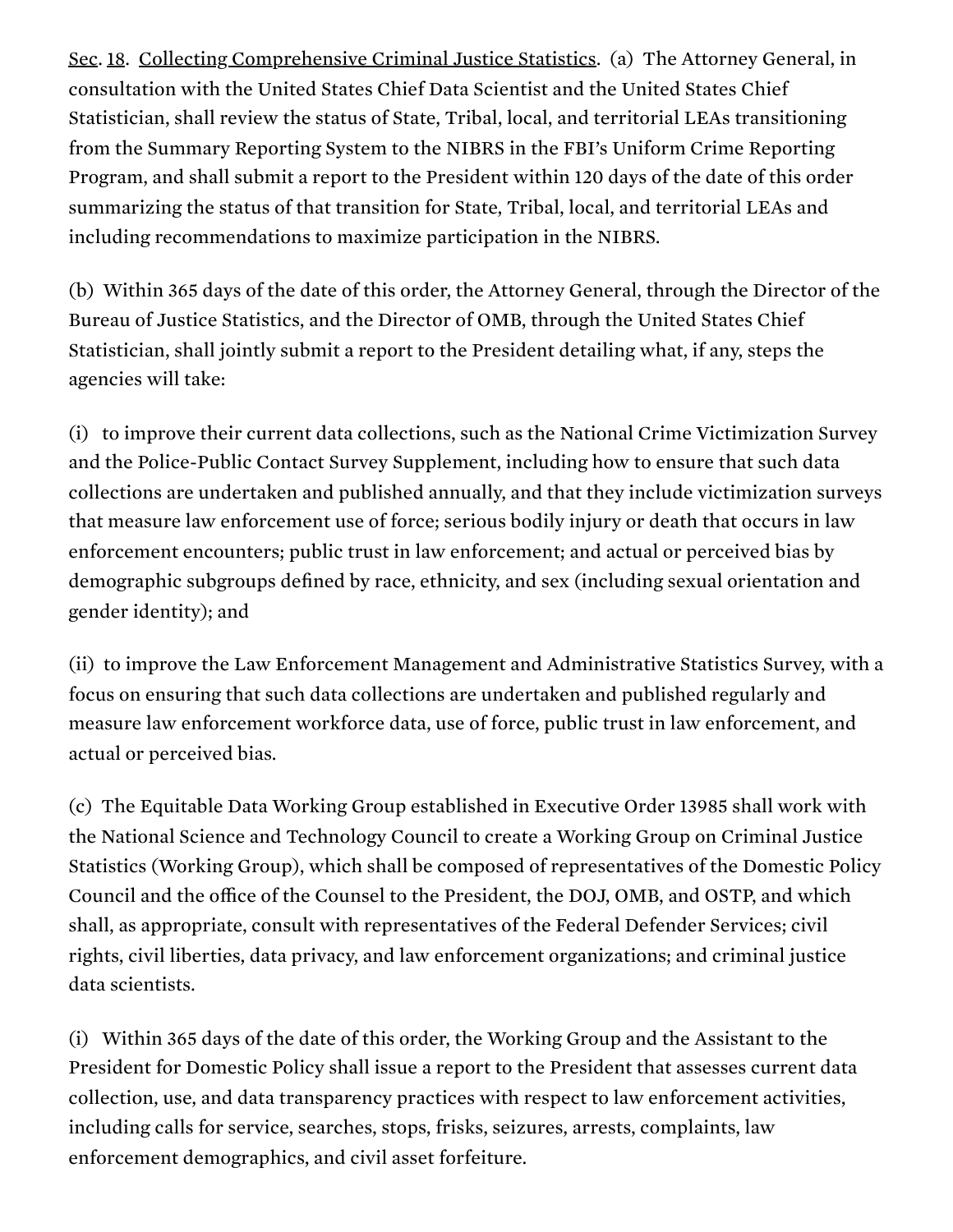(ii) Within 365 days of the date of this order, the Working Group shall assess practices and policies governing the acquisition, use, and oversight of advanced surveillance and forensic technologies, including commercial cyber intrusion tools, by Federal, State, Tribal, local, and territorial law enforcement, and shall include in the report referenced in subsection (c)(i) of this section recommendations based on this assessment that promote equitable, transparent, accountable, constitutional, and effective law enforcement practices.

Sec. 19. Establishing Accreditation Standards. (a) The Attorney General shall develop and implement methods to promote State, Tribal, local, and territorial LEAs seeking accreditation by an authorized, independent credentialing body, including by determining what discretionary grants shall require that the LEA be accredited or be in the process of obtaining accreditation.

(b) Within 240 days of the date of this order, the Attorney General shall develop and publish standards for determining whether an entity is an authorized, independent credentialing body, including that the entity requires policies that further the policies in sections 3, 4, and 7 through 10 of this order, and encourages participation in comprehensive collection and use of police misconduct and use-of-force-data, such as through the databases provided for in sections 5 and 6 of this order. In developing such standards, the Attorney General shall also consider the recommendations of the Final Report of the President's Task Force on 21st Century Policing issued in May 2015. Pending the development of such standards, the Attorney General shall maintain the current requirements related to accreditation.

(c) The Attorney General, in formulating standards for accrediting bodies, shall consult with professional accreditation organizations, law enforcement organizations, civil rights and community-based organizations, civilian oversight and accountability groups, and other appropriate stakeholders. The Attorney General's standards shall ensure that, in order to qualify as an authorized, independent credentialing body, the accrediting entity must conduct independent assessments of an LEA's compliance with applicable standards as part of the accreditation process and not rely on the LEA's self-certification alone.

Sec. 20. Supporting Safe and Effective Policing Through Grantmaking. (a) Within 180 days of the date of this order, the Attorney General, the Secretary of HHS, and the Secretary of Homeland Security shall promptly review and exercise their authority, as appropriate and consistent with applicable law, to award Federal discretionary grants in a manner that supports and promotes the adoption of policies of this order by State, Tribal, local, and territorial governments and LEAs. The Attorney General, the Secretary of HHS, and the Secretary of Homeland Security shall also use other incentives outside of grantmaking, such as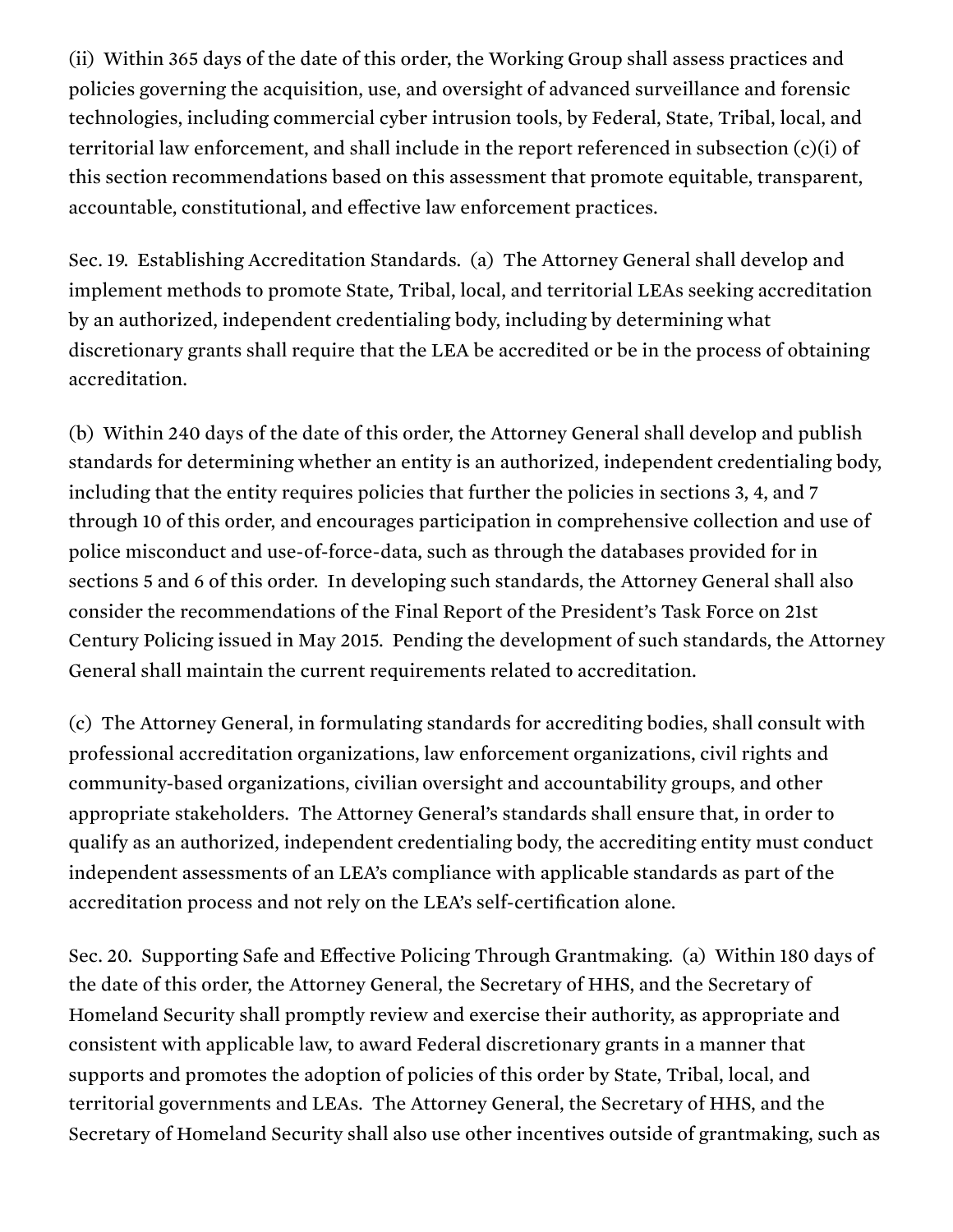training and technical assistance, as appropriate and consistent with applicable law, to support State, Tribal, local, and territorial governments and LEAs in adopting the policies in this order.

(b) On September 15, 2021, the Associate Attorney General directed a review of the DOJ's implementation and administrative enforcement of Title VI of the Civil Rights Act of 1964, 42 U.S.C. 200d *et seq*., and of the nondiscrimination provisions of the Omnibus Crime Control and Safe Streets Act of 1968, 34 U.S.C. 10228, in connection with Federal financial assistance the DOJ provides, to ensure that the DOJ is providing sufficient oversight and accountability regarding the activities of its federally funded recipients.

(i) Within 30 days of the date of this order, and consistent with any other applicable guidance issued by the Attorney General, the head of every other Federal agency that provides grants to State, local, and territorial LEAs shall commence a similar review of its law enforcementrelated grantmaking operations and the activities of its grant recipients.

(ii) Within 180 days of the date of this order, the head of each Federal agency that provides grants to State, local, and territorial LEAs shall submit to the Assistant Attorney General for the Civil Rights Division of the DOJ, for review under Executive Order 12250 of November 2, 1980 (Leadership and Coordination of Nondiscrimination Laws), a report of its review conducted pursuant to subsection (b)(i) of this section, including its conclusions and recommendations. Within 30 days following such review and clearance from the DOJ pursuant to this subsection, the head of each such agency shall make the conclusions of its review publicly available, as appropriate.

Sec. 21. Definitions. For the purposes of this order: (a) "Federal law enforcement agency" or "Federal LEA" means an organizational unit or subunit of the executive branch that employs officers who are authorized to make arrests and carry firearms, and that is responsible for the prevention, detection, and investigation of crime or the apprehension of alleged offenders. The "heads of all Federal law enforcement agencies" means the leaders of those units or subunits.

(b) The term "sustained complaints or records of disciplinary action" means an allegation of misconduct that is sustained through a completed official proceeding, such as an internal affairs or department disciplinary process.

(c) The term "serious misconduct" means excessive force, bias, discrimination, obstruction of justice, false reports, false statements under oath, theft, or sexual misconduct.